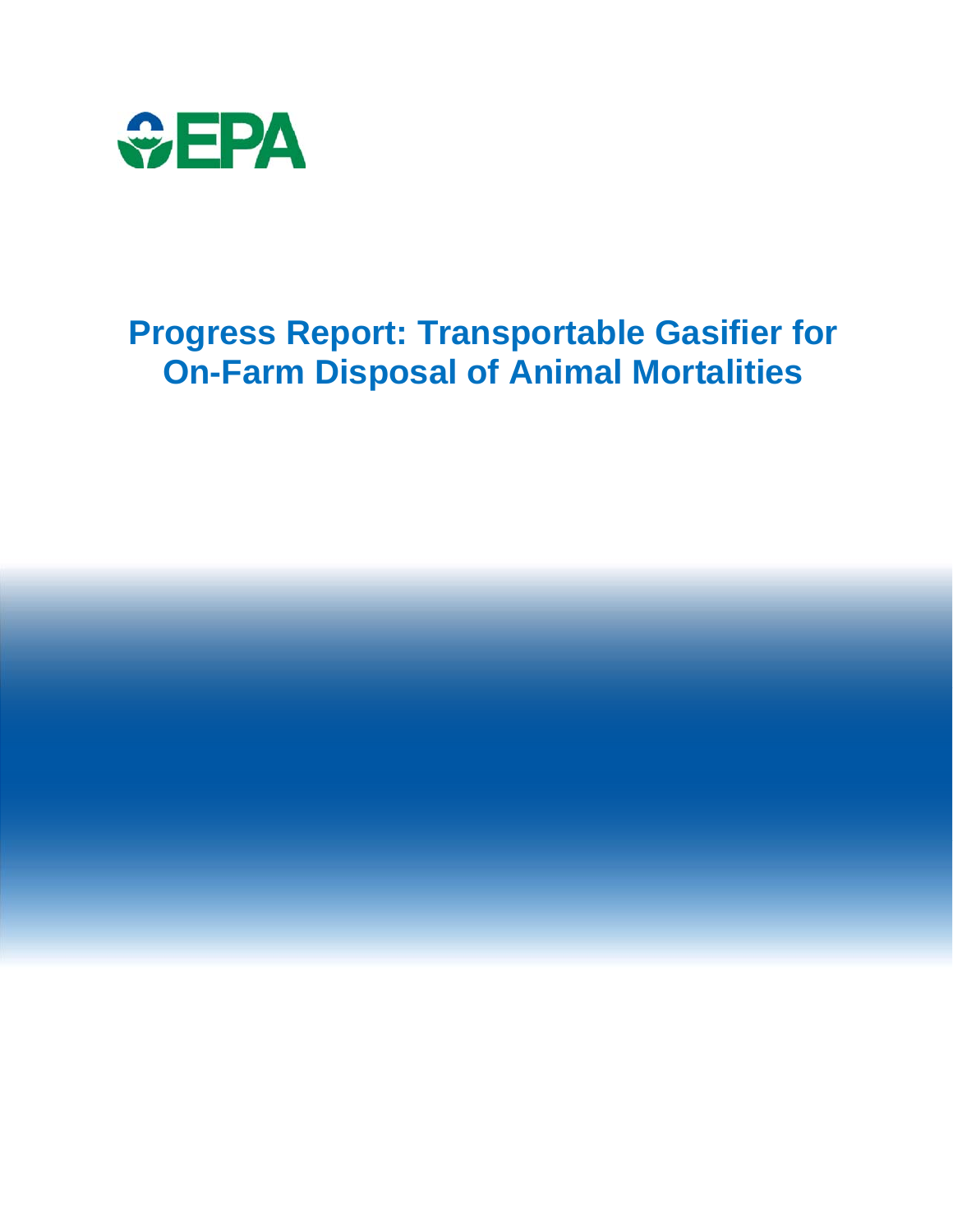**Early Phase Waste Staging for Wide Area Radiological Releases** *Operational Guidelines and Recommendations*

**EPA/600/R‐16/059 August 2016**

**Progress Report: Transportable Gasifier for On‐Farm Disposal of Animal Mortalities**

**August 26, 2016**

**U.S. Environmental Protection Agency Office of Research and Development National Homeland Security Research Center Decontamination and Consequence Management Division Research Triangle Park, NC 27711**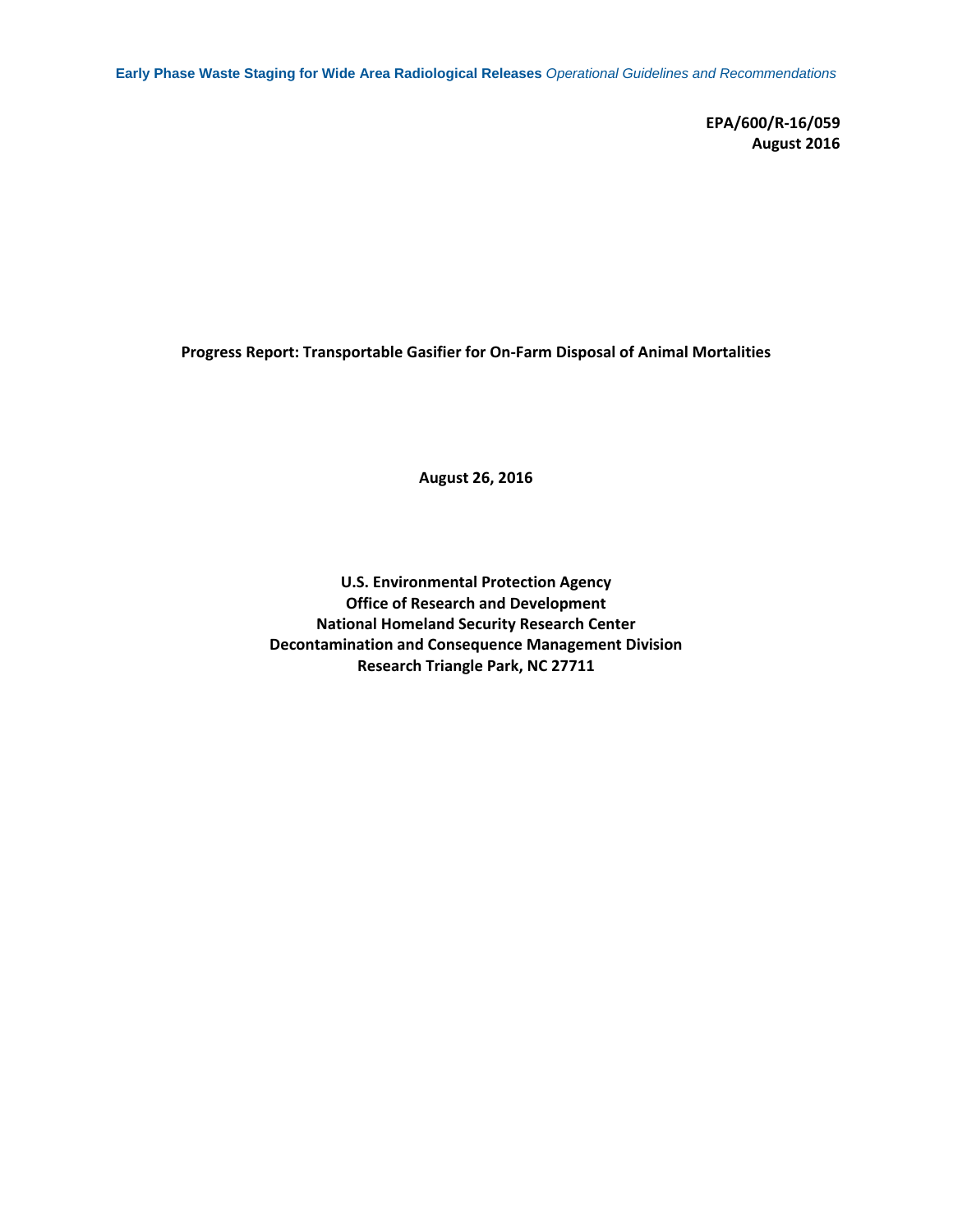# **NOTICE**

The U.S. Environmental Protection Agency (EPA), through its Office of Research and Development's (ORD's) National Homeland Security Research Center (NHSRC), funded and managed the research described here through Interagency Agreement HSHQPM‐11‐X‐00340 with The Department of Homeland Security and Contract Number EP‐C‐09‐027 with ARCADIS US. It has been subjected to the Agency's administrative review and approved for publication. The views expressed in this report are those of the authors and do not necessarily reflect the views or policies of the Agency. Mention of trade names or commercial products does not constitute endorsement or recommendation for use.

Questions concerning this document or its application should be addressed to:

Paul Lemieux National Homeland Security Research Center Office of Research and Development U.S. Environmental Protection Agency Mail Code E343‐06 Research Triangle Park, NC 27711 919‐541‐0962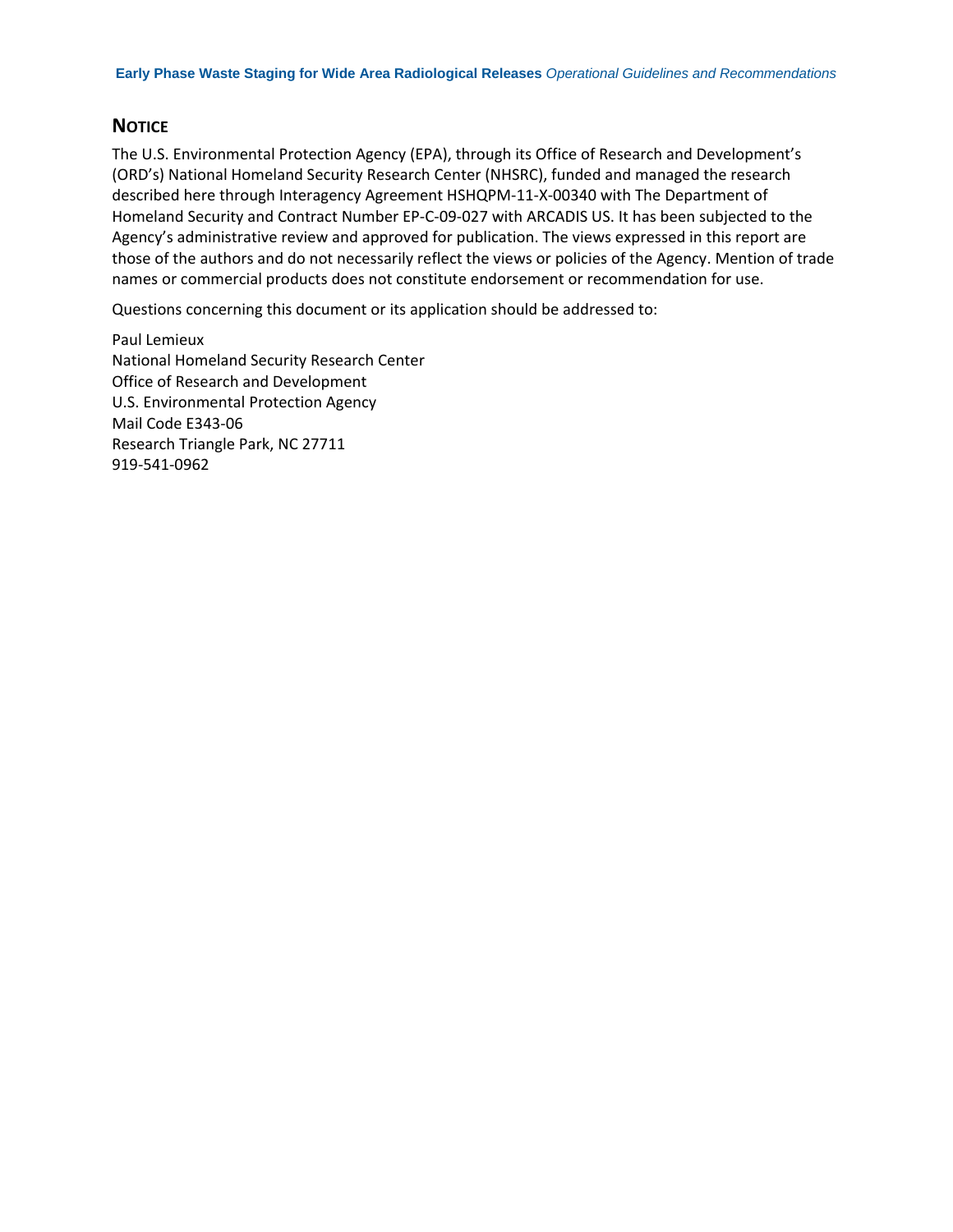# **TABLE OF CONTENTS**

| 1.1. |  |  |  |
|------|--|--|--|
| 1.2. |  |  |  |
|      |  |  |  |
| 2.1. |  |  |  |
| 2.2. |  |  |  |
| 2.3. |  |  |  |
| 2.4. |  |  |  |
|      |  |  |  |
| 3.1. |  |  |  |
| 3.2. |  |  |  |
|      |  |  |  |
|      |  |  |  |
|      |  |  |  |
|      |  |  |  |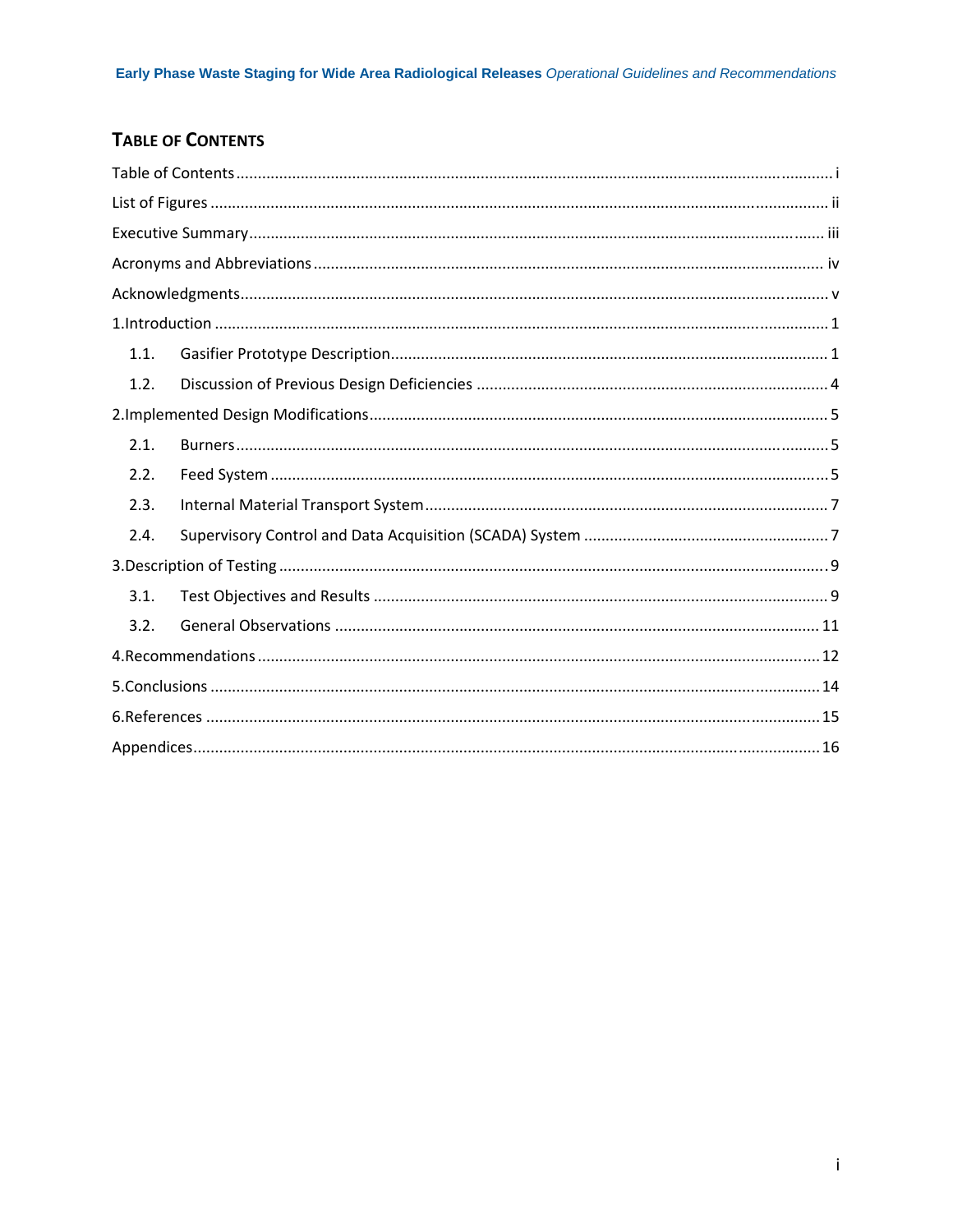# **LIST OF FIGURES**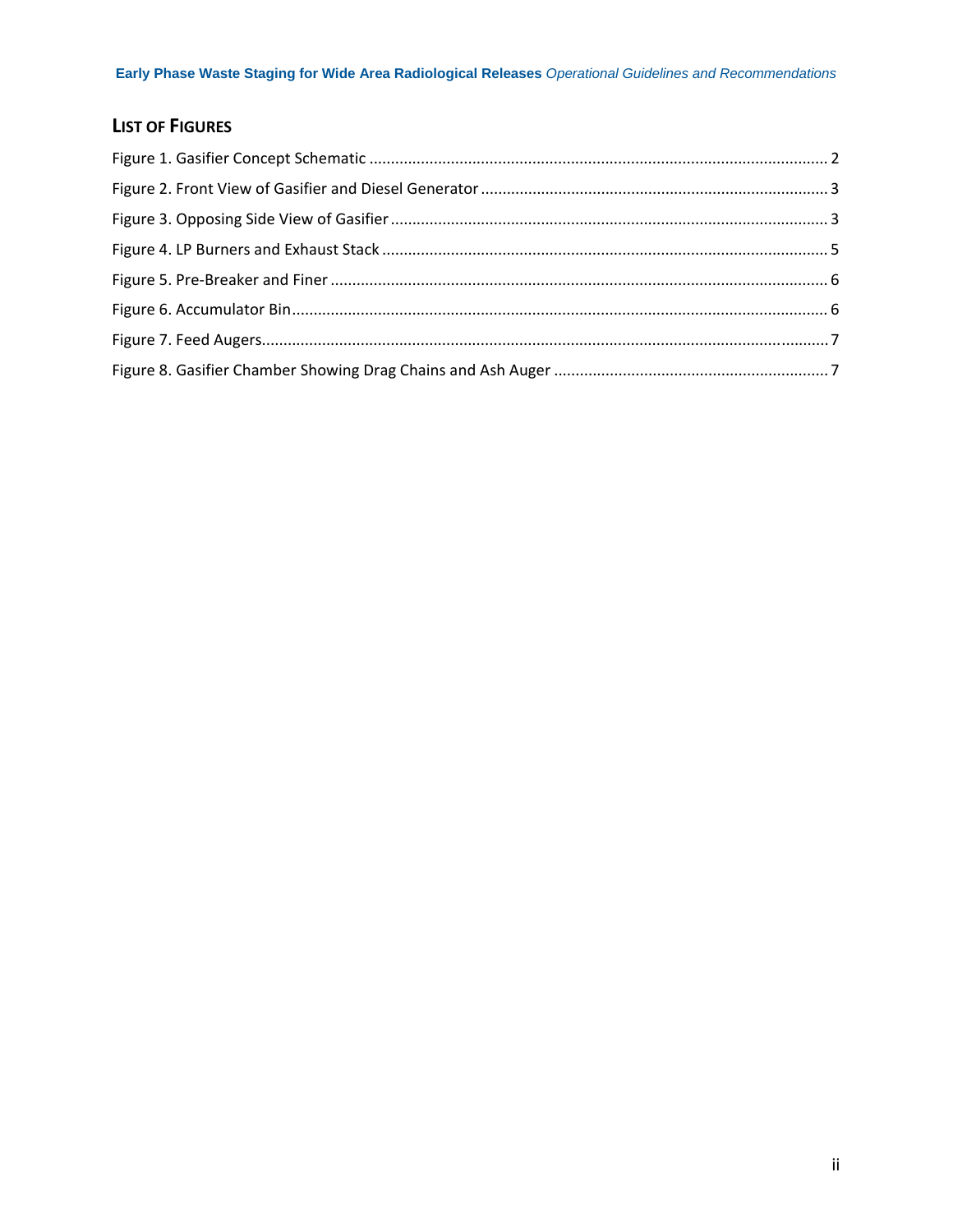### **EXECUTIVE SUMMARY**

A prototype transportable gasifier intended to process 25 tons per day of animal mortalities (scalable to 200 tons per day) was built as part of an interagency effort involving several federal agencies as well as the State of North Carolina. This effort is intended to demonstrate the feasibility of gasification for contaminated carcass disposal and to identify technical challenges and improvements that will simplify, improve, and enhance the gasifier system as a mobile response tool. Past testing of the prototype demonstrated partial success, in that the transportability and rapid deployment requirements were met, however, the throughput of animal carcasses was approximately 1/3 of the intended design capacity. Significant modifications were made to various gasifier components, including the burner system, feed system, control system, power distribution, and ash handling system in order to increase its operating capacity to the rated design throughput. A series of tests were performed in September 2015 to evaluate the effectiveness of the design modifications at increasing the system's throughput, as well as to demonstrate the unit's ability to operate around the clock for an extended period of time. These tests, once again, were partially successful, with the new burner system, feed system, control system, and power distribution systems all functioning in an acceptable manner. However, the ash removal system and the system to move material across the bed failed during the tests due to material issues. The test and evaluation showed that improved alloys would be needed in some of the parts to achieve the desired results. This report summarizes the results of the test and lessons learned from the modifications.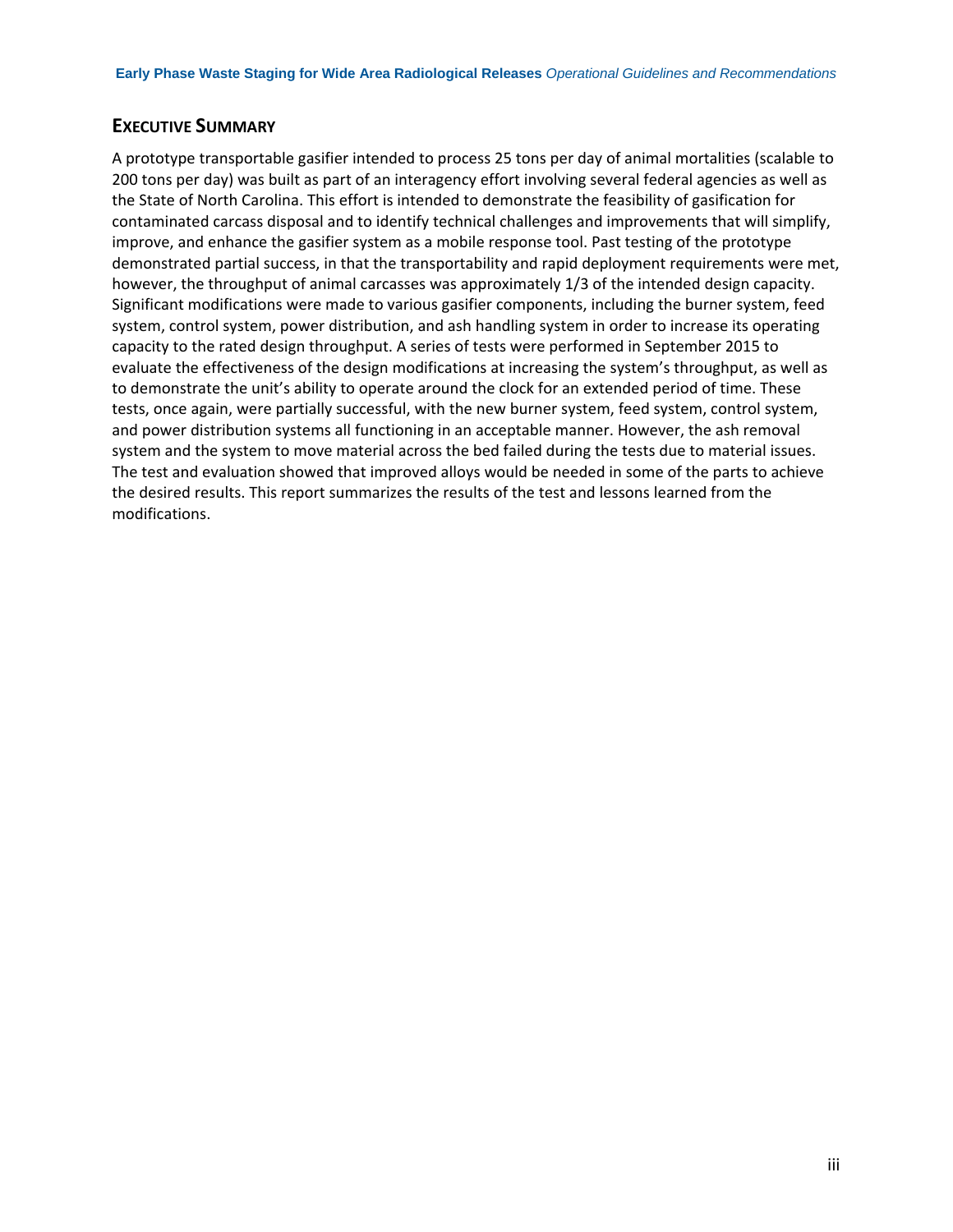# **ACRONYMS AND ABBREVIATIONS**

| <b>APHIS</b> | Animal and Plant Health Inspection Service (USDA) |
|--------------|---------------------------------------------------|
| <b>BGP</b>   | <b>Brookes Gasification Process</b>               |
| DoD          | U.S. Department of Defense                        |
| EPA          | U.S. Environmental Protection Agency              |
| LP           | Liquified Propane                                 |
| <b>NHSRC</b> | National Homeland Security Research Center (EPA)  |
| ORD          | Office of Research and Development (EPA)          |
| <b>PAC</b>   | <b>Programmable Automation Controllers</b>        |
| PC           | Personal Computer                                 |
| <b>PCC</b>   | <b>Primary Combustion Chamber</b>                 |
| <b>RTP</b>   | Research Triangle Park, NC                        |
| <b>SCADA</b> | Supervisory Control and Data Acquisition          |
| <b>SCC</b>   | <b>Secondary Combustion Chamber</b>               |
| <b>TSWG</b>  | <b>Technical Support Working Group (DoD)</b>      |
| <b>USDA</b>  | U.S. Department of Agriculture                    |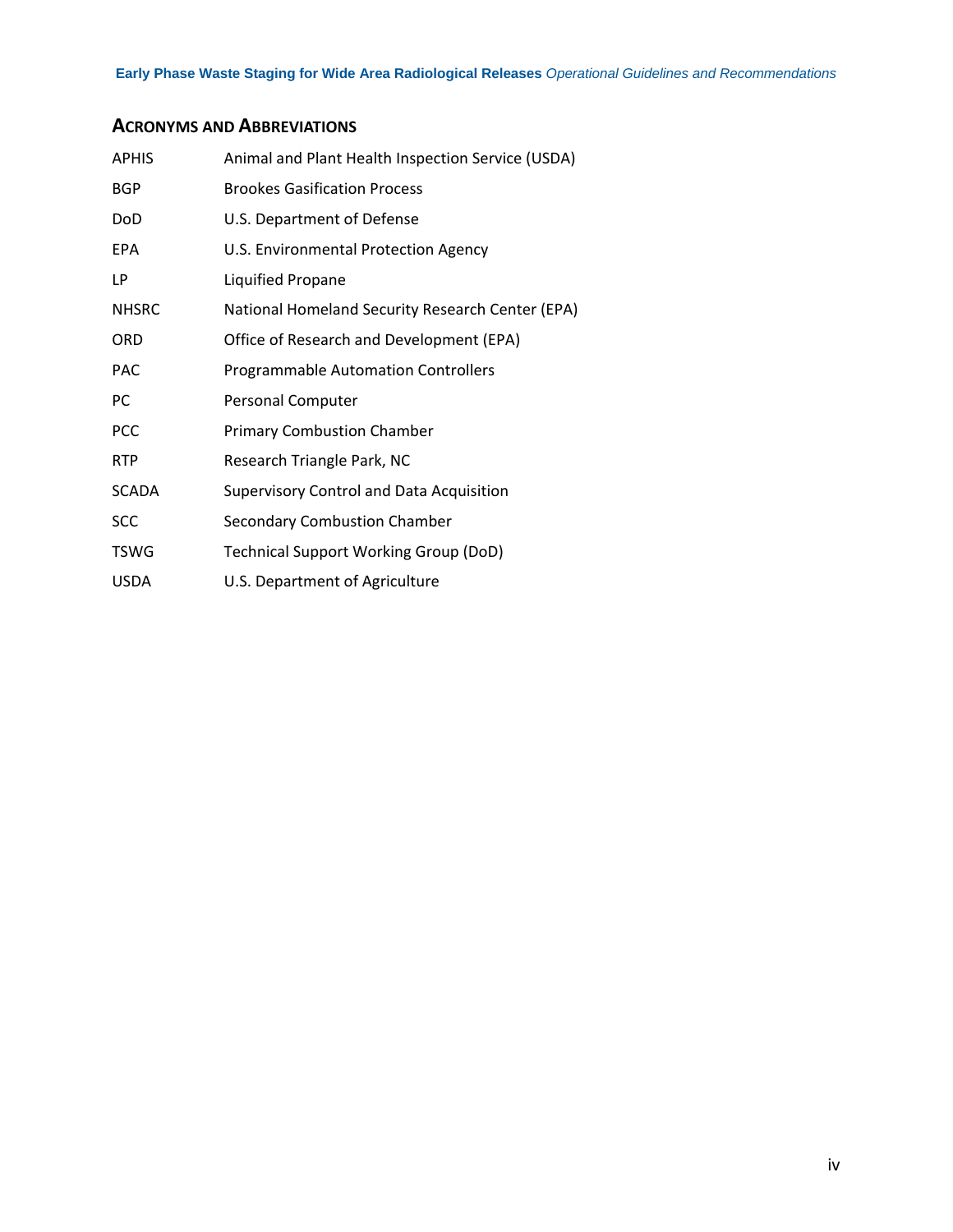# **ACKNOWLEDGMENTS**

The authors would like to acknowledge the contributions of Lori Miller (USDA/APHIS), Michelle Colby (DHS S&T), Jim Howard (independent consultant), and Shannon Serre (EPA/CMAD) in the preparation of the testing protocols and performance of the testing. The authors would also like to acknowledge the contributions of ARCADIS, Ag Protein, Rendeq, and Joe Moore and Company to this effort.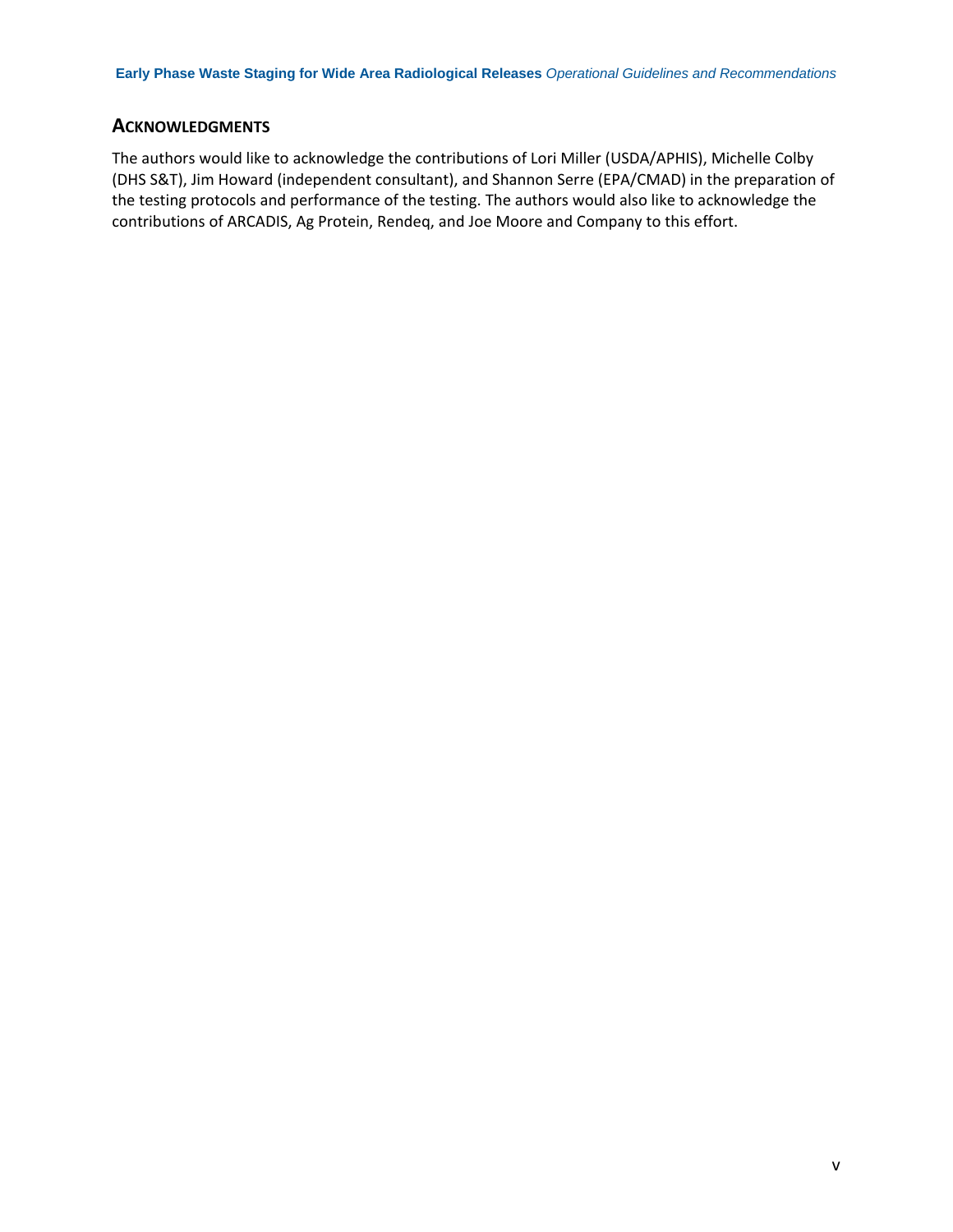### **1. INTRODUCTION**

The U.S. Department of Defense (DoD) Technical Support Working Group (TSWG), in collaboration with the U.S. Environmental Protection Agency (EPA) and the U.S. Department of Agriculture's Animal and Plant Health Inspection Service (USDA/APHIS), built a transportable gasifier with the goal of processing large quantities of animal carcasses and plant materials resulting from agricultural emergency events. This unit may also be useful for other homeland security-related events involving contamination with biological agents as an on‐site treatment/disposal process. This gasifier converts biomass material into an inert ash (although the ash may have to meet state disposal requirements) and a combustible synthesis gas that is burned in a secondary combustion chamber (1).

Performance testing on the prototype unit using a mixture of poultry and swine carcasses was performed in 2008 to evaluate the unit's potential throughput and environmental impact in terms of both air emissions and ash characteristics. The complete data set from the source emissions testing can be found in a published EPA report (2) and further analysis can be found in additional symposium papers (3‐6). A second shorter performance test was conducted in 2010, mainly to evaluate material throughput issues. Based on shortcomings that were observed in those two tests, additional design modifications were made to the unit specifically to overcome the throughput limitations and operational difficulties. This report discusses the modifications made since the second test and the results of a test and evaluation exercise performed in 2015.

### *1.1. Gasifier Prototype Description*

The BGP‐D1000 gasifier (BGP, Inc., Toronto, Canada) was designed to process 25 tons per day of feed material, using a series of chambers, each with different fuel/air stoichiometry. Two independent primary combustion chambers (PCCs), operating sub‐stoichiometrically under natural draft, feed hot combustible vapors into two independent secondary combustion chambers (SCCs), thus achieving a quasi‐steady‐state operating mode. The PCCs serve to create the oxygen deficient atmosphere to gasify the carcasses. Heat from the SCCs provides the PCC hearth with thermal energy, and the SCCs provide for destruction of any combustible gases leaving the PCCs. The majority of the insulating refractory in the gasifier is composed of lightweight insulating wool refractory to minimize weight. Only the hearth and the load‐bearing refractory components are composed of conventional firebrick and castable refractory. The thermal inertia of the hearth prevents significant PCC temperature loss when materials of high water content are charged onto the hearth. The unit operates on natural draft without requiring an induced draft fan. The commercial implementation of this design concept would allow manifolding up to eight gasifier units together with a pre‐breaker and finer to achieve larger capacities, up to approximately 200 tons per day, which is comparable to other large capacity fixed-site incineration facilities (although this has not been demonstrated). The pre-breaker and finer are used to grind the animal carcasses into a size capable of being pumped to the feed distribution system and deposited onto the hearths. The pre‐breaker is loaded using a "skid steer" or telehandler‐type front end loader with a nominal bucket capacity between 500 and 600 lb. The gasifier is designed to operate 24 hours per day for an extended period of time before any maintenance shutdowns would be required, provided that the liquefied propane (LP) fuel tanks (for the burners) and the diesel fuel tank (for the generator) are refilled. Figure 1 gives a graphic depiction of the gasifier design concept.

Major components of the gasifier system include a pre‐breaker (to reduce the size of the animal carcass to approximately 1.5 in), finer (to further reduce the size of the material to approximately 0.75 in), accumulator (to hold feed material until it is fed into the gasifier), transfer auger and pump (to move the ground animal carcass material to the accumulator), variable speed feed augers, carbon steel drag chain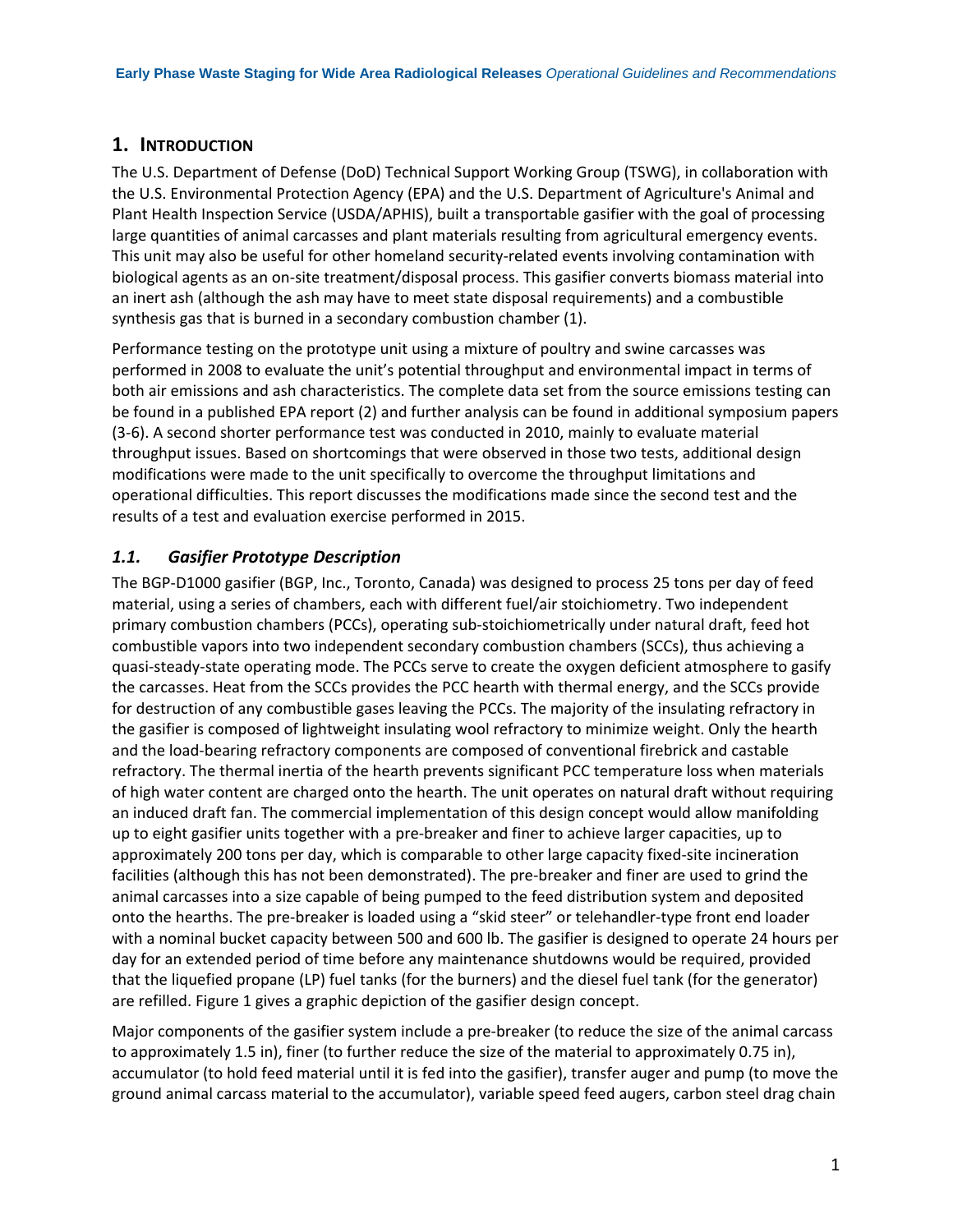conveyors in each gasifier PCC (to spread the material on the hearth and to move it down the hearth), carbon steel ash auger (to move the ash to a bin for disposal), and exhaust stack. The gasifier control system is operated by two programmable automation controllers (PACs) connected to a personal computer (PC)‐based Supervisory Control and Data Acquisition (SCADA) system.

The prototype gasifier was originally designed to be completely transportable. However, as the recent design modifications were introduced, in an effort to have a successful proof‐of‐concept of the main design changes, some of the transportability was sacrificed in an effort to reduce costs. These design modifications can be altered to be completely transportable once the proof‐of‐concept tests have been completed successfully.



Figure 1. Gasifier Concept Schematic

The gasifier unit is equipped with a telescoping stack (34‐inch diameter and approximately 12 feet high) projecting above the gasifier. A 34‐inch diameter dilution air inlet at the base of the stack allows for control of the natural draft that draws the air through the PCCs and draws the combustion gases through the SCCs.

Two burners (2.15 MM BTU/h/630 kW), each capable of firing 20 gal/h of LP gas, are mounted in the duct between the PCC and SCC (i.e., one burner on each side). These burners provide initial heat to make the hearth hot enough to initiate gasification in the PCCs. The burners also provide process control to maintain predetermined temperatures in the SCCs based on a user-defined set point. The burners are fed from three 1,000 gallon LP fuel tanks mounted adjacent to the unit.

The gasifier unit is designed with a reservoir at the back end of the PCC to collect ash from the hearths. Once a substantial amount of ash accumulates, an ash removal auger continuously removes the ash to metal bins outside the gasifier. The ash removal process is manually actuated to initiate the motor, then runs continuously as the material on the hearths is gasified.

Photographs of the gasifier are shown in Figures 2 and 3.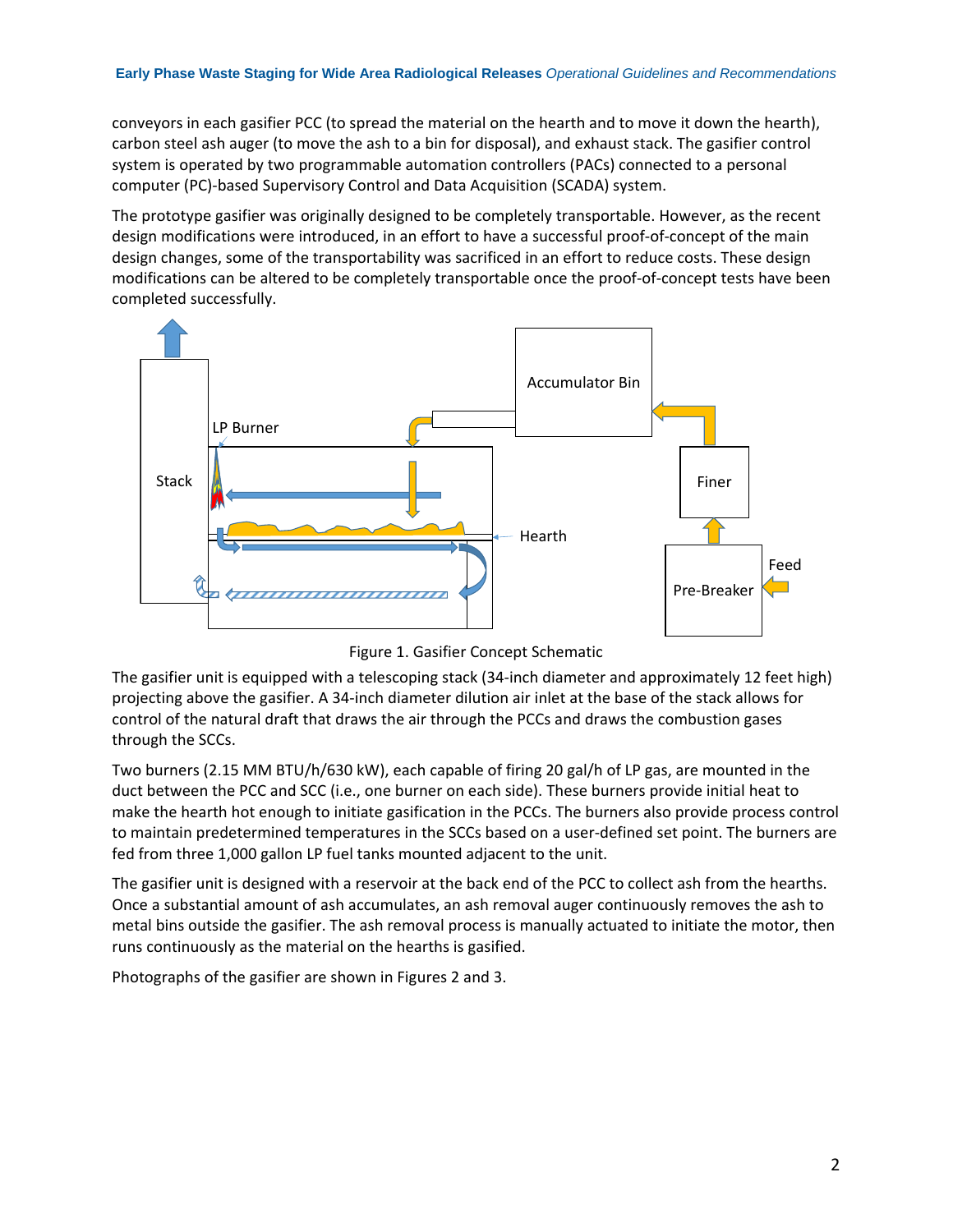**Early Phase Waste Staging for Wide Area Radiological Releases** *Operational Guidelines and Recommendations*



Figure 2. Front View of Gasifier and Diesel Generator



Figure 3. Opposing Side View of Gasifier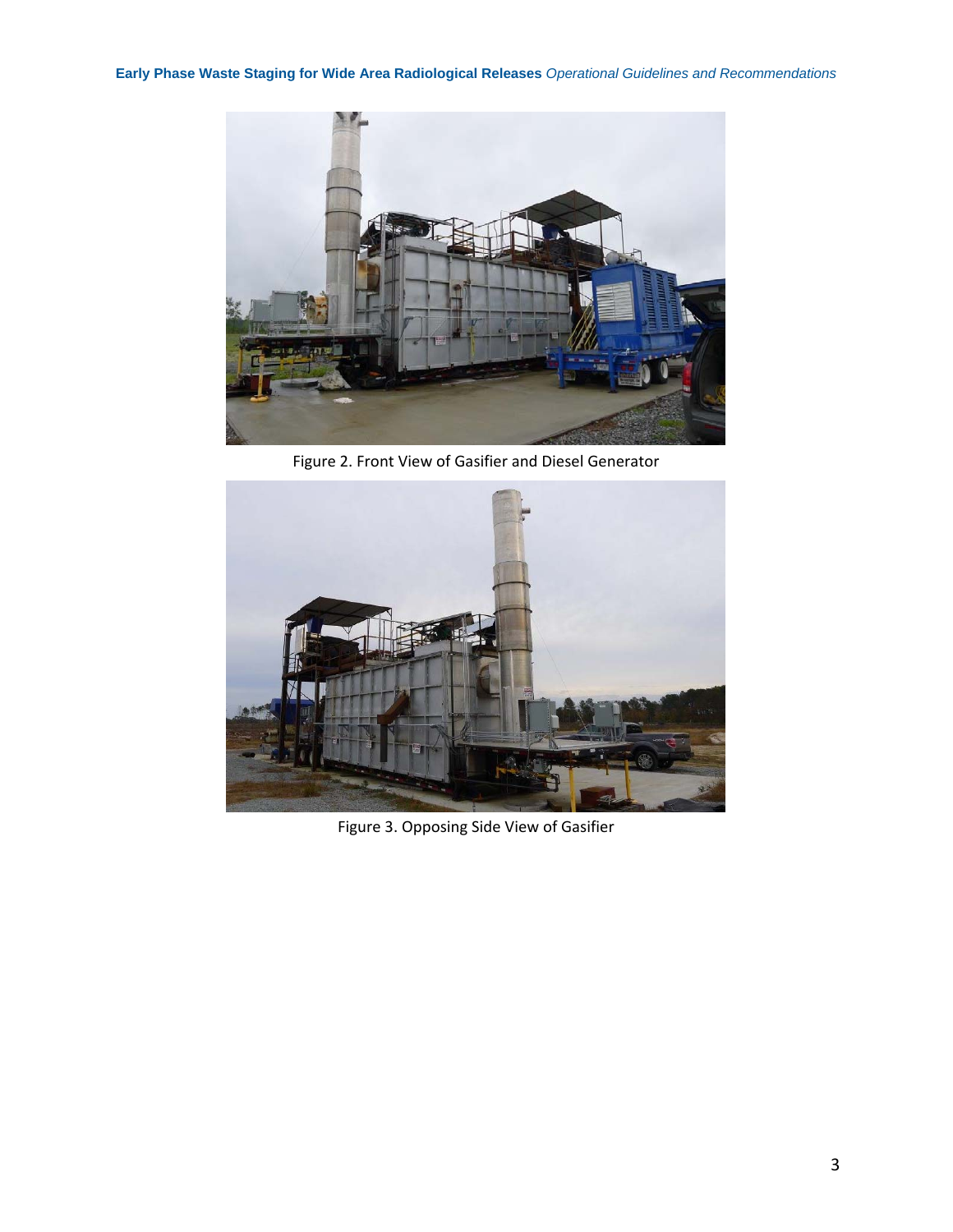### *1.2. Discussion of Previous Design Deficiencies*

Many aspects of the 2008 and 2010 performance testing satisfactorily met the required criteria for acceptance of the technology. Some of the successfully achieved requirements included:

- Transportability over primary and secondary roads;
- Ability to begin operations within 24 hours of arriving on site;
- Operation of the burner system; and
- Operation of the material feed system.

However a number of design deficiencies were not overcome during either the initial performance test in 2008 or the follow-on tests in 2010. These design and/or operational deficiencies included:

- The feed system was not able to handle equine or bovine carcasses due to feed hopper size and cost considerations when selecting the animal carcass maceration equipment when the prototype was built (this was an intentional design choice);
- The ash removal auger system failed during the 2008 performance test, although it was repaired for the 2010 performance test, also failed in the 2010 performance test. During the previous tests, the operating time was insufficient to provide enough ash to test the ash removal auger system;
- The material feed system introduced an amount of material into the gasifier equal to the amount of material fed into the macerator, making it difficult to control the distribution of mass onto the gasifier hearth;
- The oil-fired burners initially provided with the prototype (a design decision made to minimize the need for multiple types of fuel to be delivered in the field) offered poor flexibility regarding the range minimum and maximum fuel feed rates (turndown ratio) and difficult ignition. The oil‐fired burners could not be replaced while the unit was hot;
- The electrical system of the gasifier was not effectively shielded from heat, resulting in damage to some of the wiring;
- A significant amount of manual labor was required both on the ground and on the top of the gasifier to feed a batch of material into the gasifier. The manual labor requirement not only complicated the feeding procedures but also made all‐weather operation of the gasifier somewhat problematic due to the need for personnel to be on top of the unit potentially during inclement weather;
- No automated system for distributing the feed materials on the hearth was available;
- No automated system for pushing the combusted material back to the ash removal section of the gasifier was available; and
- No automated method was provided for controlling the throughput speed or volume of mass fed into the system.

These design deficiencies were noted and a new project was initiated to modify the existing configuration. These changes are discussed in the next section.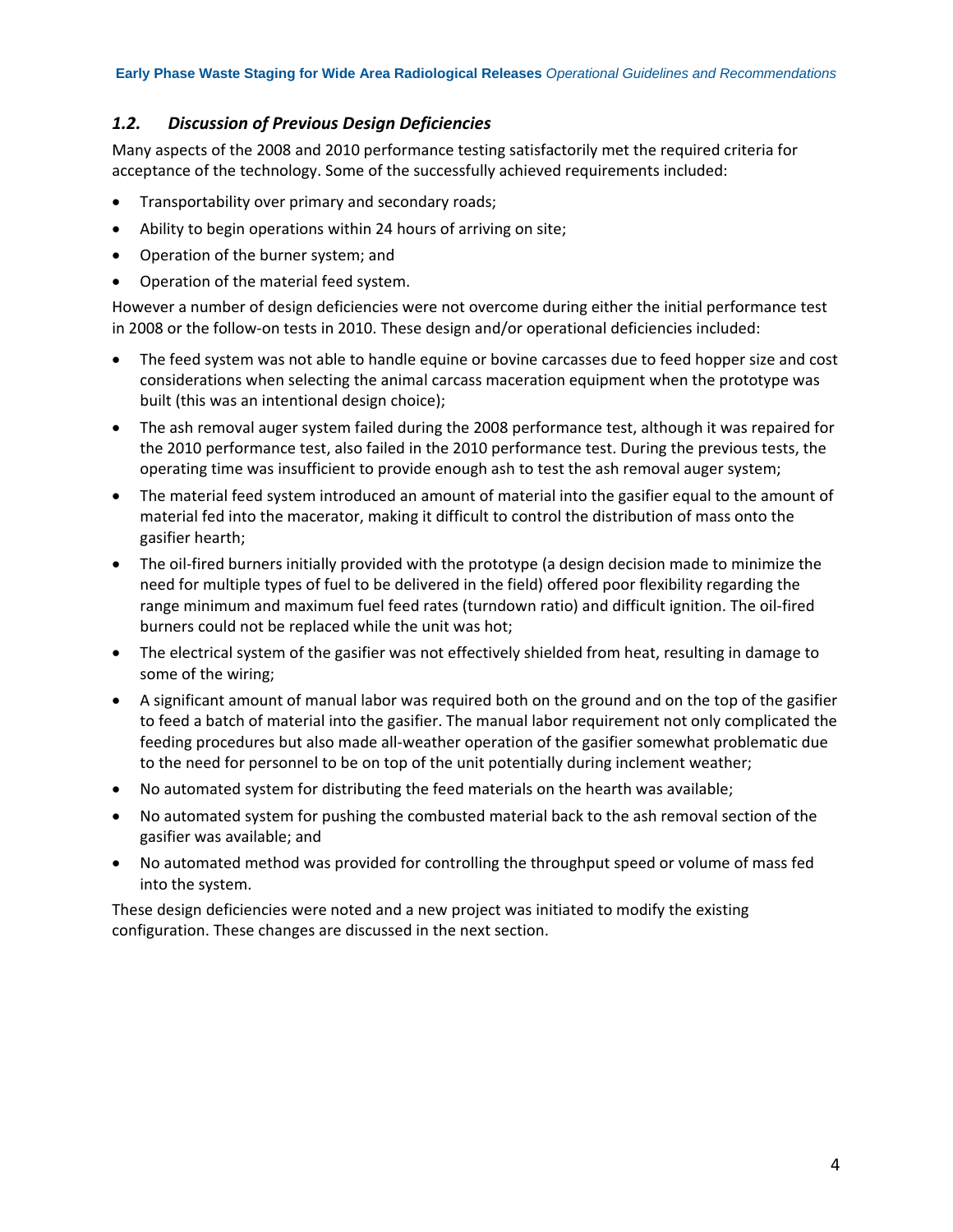# **2. IMPLEMENTED DESIGN MODIFICATIONS**

Initial observations from the 2008 and 2010 performance tests highlighted potential system modifications needed for the prototype unit to meet the defined set of operational requirements that were specified. These proposed modifications were documented in a paper at the 2012 Carcass Management Symposium (5). These planned modifications were implemented, and proof‐of‐concept testing was conducted in September 2015.

# *2.1. Burners*

The oil-fired burner system was replaced with LP gas-fired burners (2.15 MM BTU/h) to improve the ability to control the temperature in the gasifier, offer improved turndown ratios (ability to operate at very low and very high firing rates), simplify the burner electronics, and allow for hot‐swapping of burners in the case of a burner failure (increasing the reliability of the unit). The burners are Eclipse Ratiomatic 5 burners (Eclipse, Rockford, IL). Although use of LP will necessitate delivery of diesel fuel for the generator and LP fuel for the burners, delivery of two fuels to the site is not expected to unnecessarily complicate operational logistics and will increase the reliability of the unit. The burners are shown in Figure 4.



Figure 4. LP Burners and Exhaust Stack

# *2.2. Feed System*

The feed system was modified with a pre‐breaker (Reitz PB‐24, Hoexter, Germany) to allow for processing of larger animals, including bovine and equine carcasses. This will increase the ability of the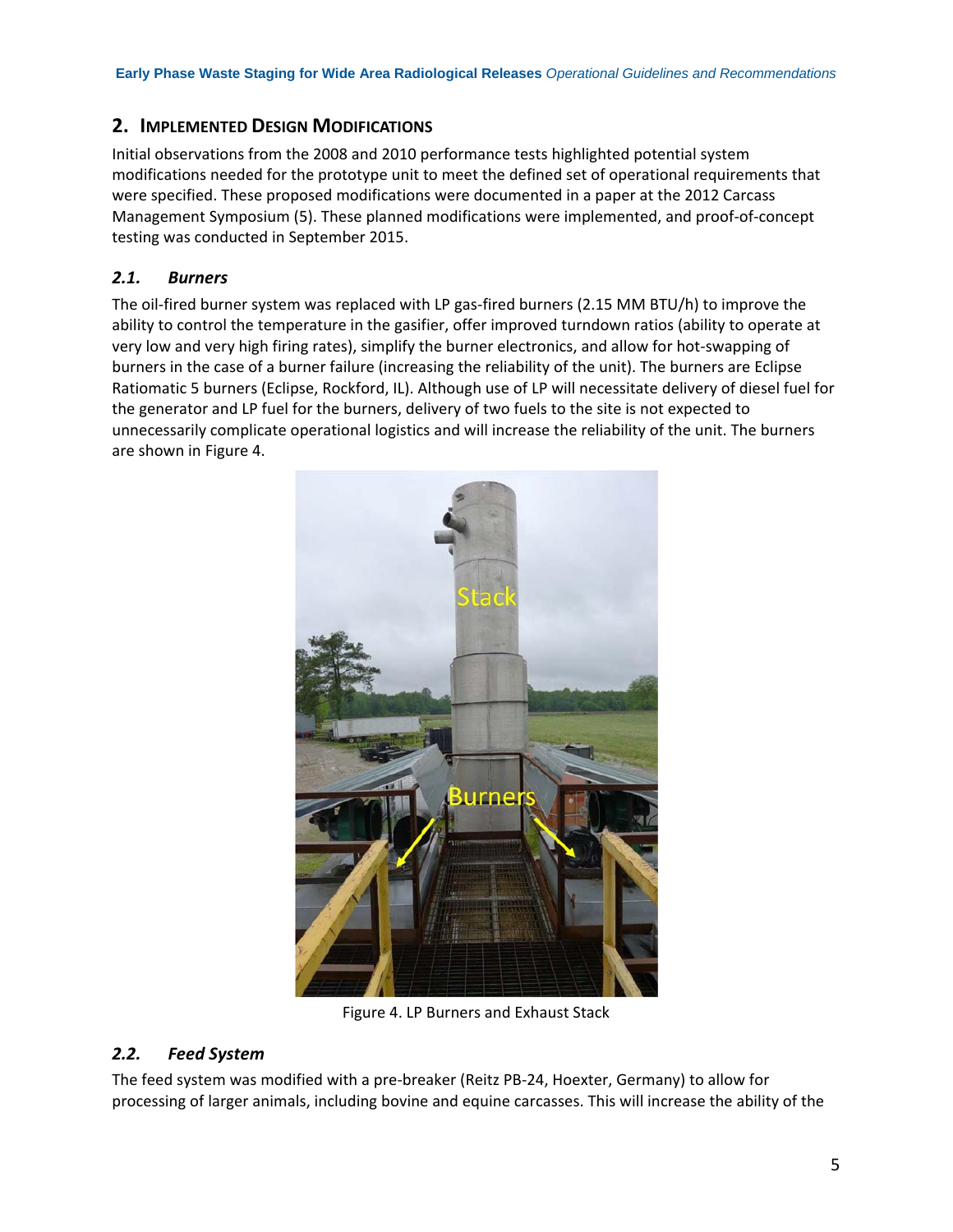#### **Early Phase Waste Staging for Wide Area Radiological Releases** *Operational Guidelines and Recommendations*

unit to process a wider variety of animal carcasses. A finer (Weiller 1109, Whitewater, WI) was added to further reduce the size of the mass particles (nominally 0.75 inch diameter) to improve the efficiency and throughput of the system. The pre-breaker is shown in Figure 5. The material feed system was also modified to provide for more precise control over how much material is fed into each region of each hearth upon each feed event. Following the addition of the pre-breaker and finer, an accumulator bin (Rendeq, Burlington, NC) was installed. Material is pumped into the accumulator bin (about 3,500 lb capacity) after size reduction in the pre‐breaker and finer, then the material is augered into the ports in the tops of the gasifier. This greatly improves the feed rate control of the unit. The accumulator bin is shown in Figure 6, and the material feed augers are shown in Figure 7.



Figure 5. Pre‐Breaker and Finer



Figure 6. Accumulator Bin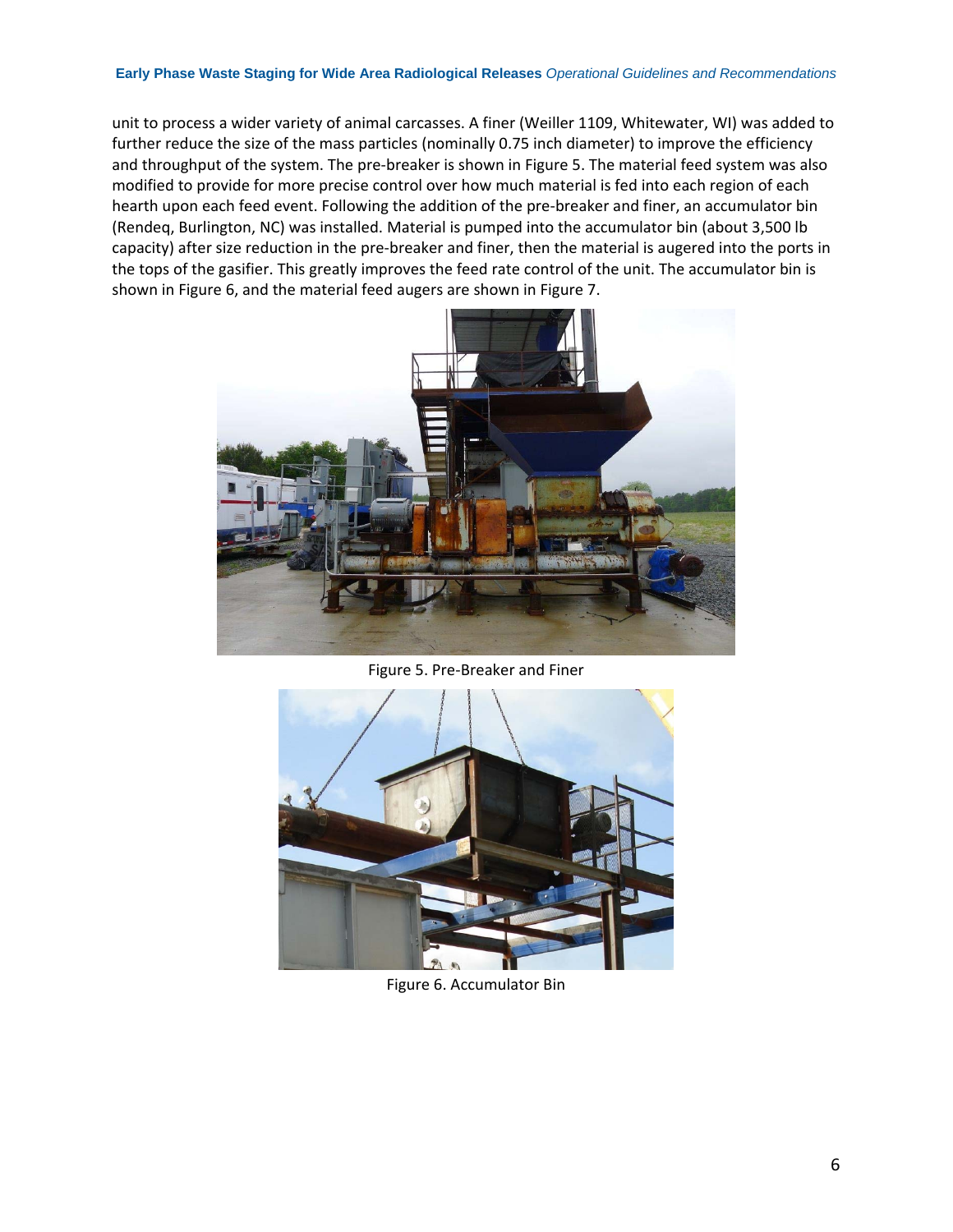

Figure 7. Feed Augers

# *2.3. Internal Material Transport System*

Significant modifications converted the gasifier from a semi‐batch feed system to a continuous feed system to minimize operational fluctuations that previously occurred due to intermittent feeding operations and to enable steady‐state operation at a higher throughput rate. The hearth was modified with a set of drag chains (Rendeq, Burlington, NC) to improve material distribution across the hearth and to allow for continuous movement of the material across the hearth until it eventually reaches the ash removal reservoir. The drag chains and ash auger are shown in Figure 8.



Figure 8. Gasifier Chamber Showing Drag Chains and Ash Auger

# *2.4. Supervisory Control and Data Acquisition (SCADA) System*

The supervisory control and data acquisition (SCADA) system provides the human-machine interface (HMI) with the gasifier temperature, burner control, and feed control systems. In addition to providing the HMI, the SCADA system also electronically logs the system temperatures with timestamps for later retrieval and analysis. Alarm handling and recording is also built into the HMI package of the SCADA system.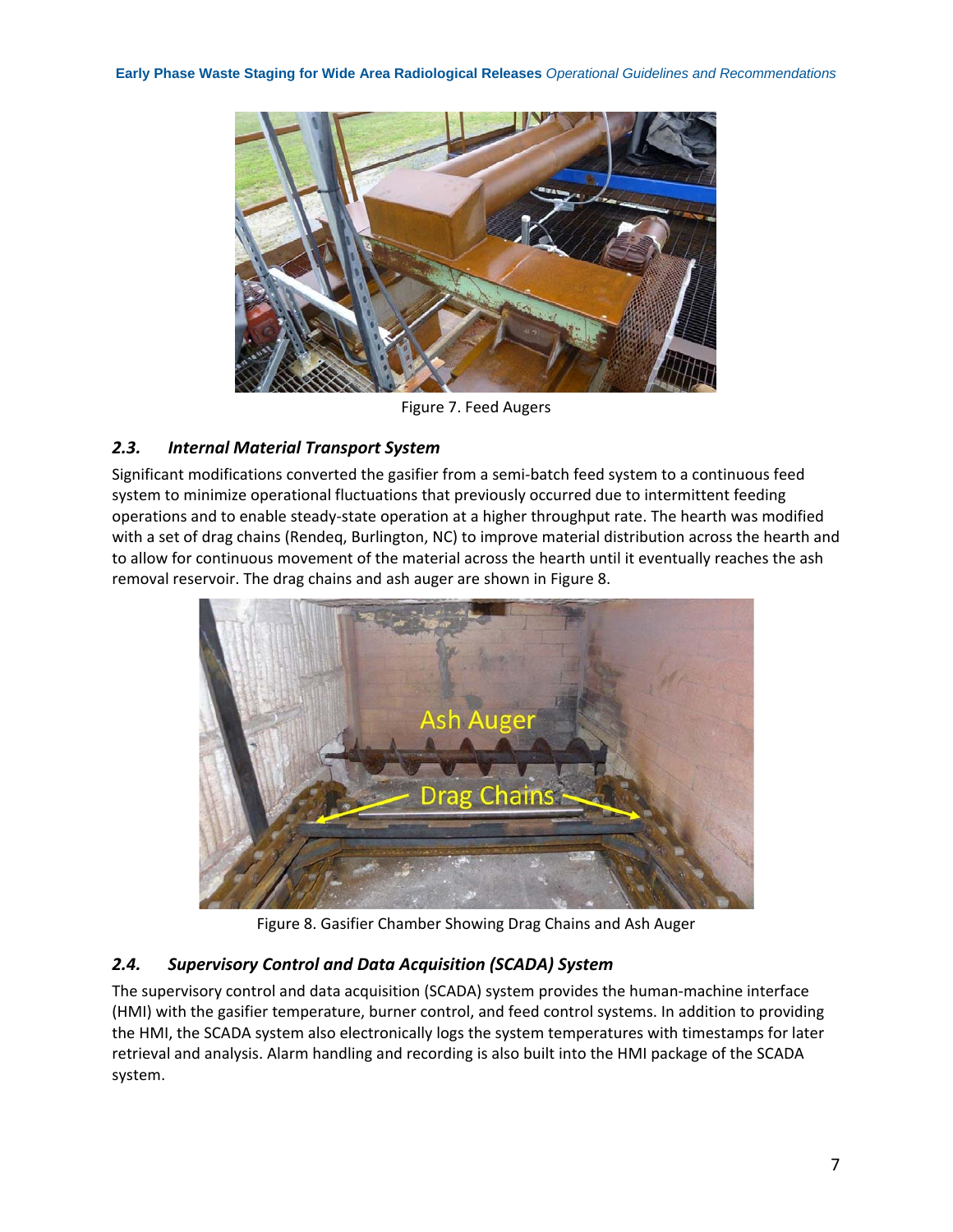#### **Early Phase Waste Staging for Wide Area Radiological Releases** *Operational Guidelines and Recommendations*

The gasifier control system is operated by two programmable automation controllers (PACs) connected to the personal computer (PC)‐based SCADA system. One is installed in the power distribution panel, and the other is in the main control panel. The power panel PAC is primarily responsible for controlling the pre‐breaker, finer, and feed system components. A second PAC is installed in the main control panel. This PAC interfaces with the two burner management systems (BMSs) and also monitors the many thermocouples installed in the system. The two PACs are connected to the SCADA computer (Opto 22, Temecula, CA) by way of an Ethernet switch installed in the main control panel.

The following tests were performed in September, 2015:

- A throughput performance test to evaluate maximum material throughput and to identify appropriate operating regimes. These tests intended to determine the unit's nominal operating capacity for the second set of tests; and
- A long‐term operation test where the unit is operated at its nominal operating capacity for 72 continuous hours.

Documentation of the operation of the gasifier, estimates of fuel usage and thermal efficiency, and development of training materials for operator and maintenance personnel were an additional goal of the 2015 tests.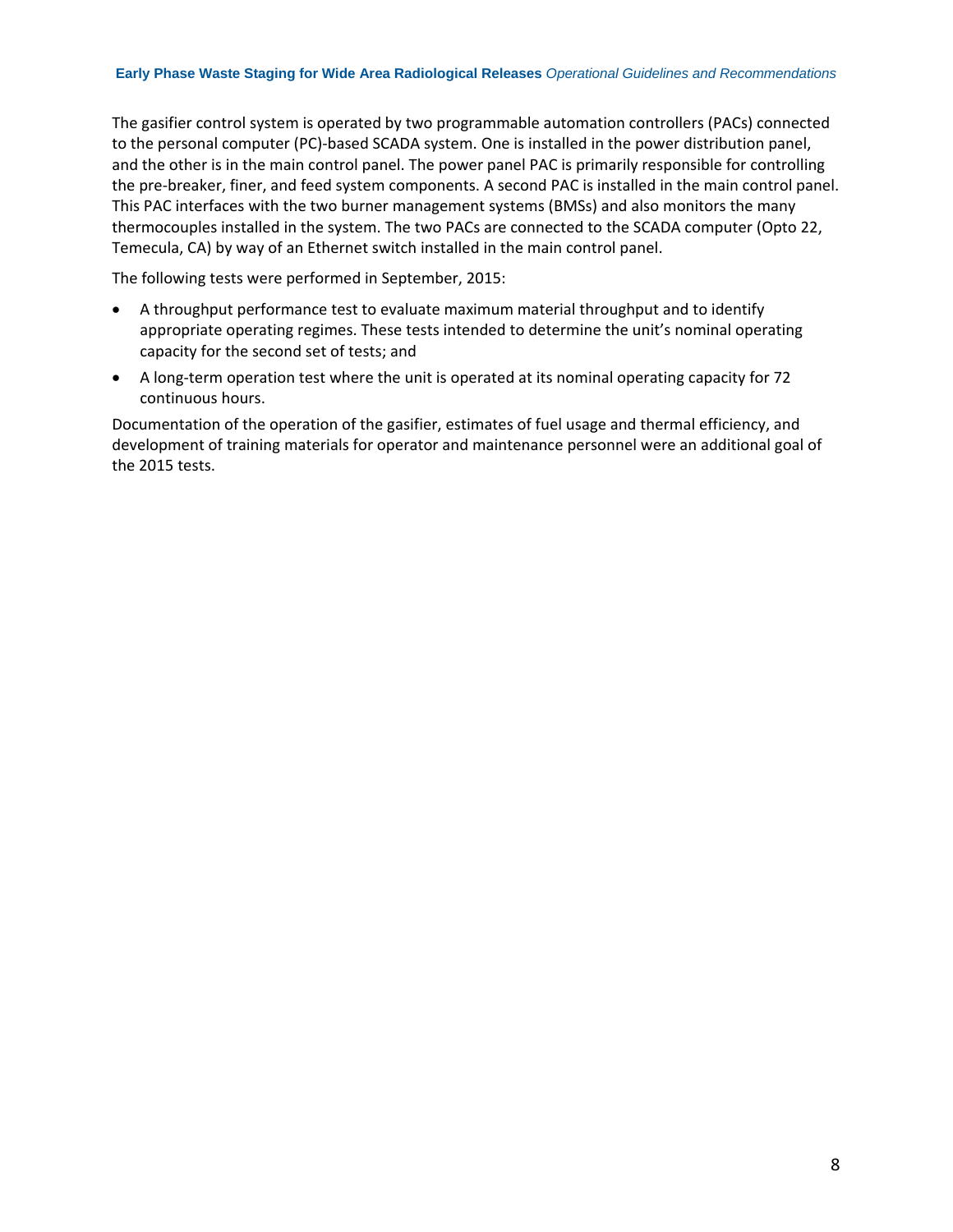# **3. DESCRIPTION OF TESTING**

The unit began initial heating on September 10, 2015, with feeding of swine initiated on September 14, 2015.

### *3.1. Test Objectives and Results*

 **Objective 1**: Repair the components of the gasifier prototype which were damaged and deteriorated as a result of and since the 2010 test.

Accomplished. Known areas of damage were the failure and seizure of the Ash Conveyor and the new Drag Chain on Side 1 and possibly on Side 2.

**Objective 2:** Replace the oil‐fired burners and associated equipment with gas‐fired burners.

Accomplished. New gas burners permitted better operation and control than oil burners and provided sufficient heat for the current design of the unit. There was some difficulty in dependability during the initial ignition, but much of this difficulty was caused by long periods between firings. Moisture and oxidation may have influenced the efficiency of the flame control system. The SCADA system provided significant benefit over the previous burner control system. Two spare burners were stored with the gasifier system.

 **Objective 3:** Modify the feeding system to accurately distribute desired quantities of macerated material onto specifically targeted locations within the gasifier.

Substantially accomplished. The prebreaker, transfer screw, pump, finer, accumulator bin, bin screws, feed screws and feed valves (gates) operated well except for some balkiness of the feed valve limit switches due to corrosion from moisture infiltration of the whisker housing. Additional weather‐proofing of the feed valve limit switches could serve to minimize potential corrosion. The SCADA made the operation of the feed system extremely user friendly.

The height of the feed chute required the construction of a platform that allowed dumping of the carcass material, but with some difficulty. Large carcasses loaded horizontally were subject to bridging in the hopper. Plans to have a higher lift capacity were not accomplished because of time and funding limitations. A Telehandler with a grapple bucket and a quick release hook would be a solution for loading large animals such as cattle and horses. One steer was loaded vertically using a heavy duty forklift during the initial testing of the prebreaker in Burlington at Rendeq Inc., and it was ground without difficulty. Weighing the loader empty and loaded to track the mass being fed into the gasifier was burdensome. Either a full size scale or load cell on the loader would greatly simplify this process.

As part of 2015 upgrades, an innovative feed component was installed in the gasifier primary chambers. The feed component consisted of a motor‐driven drag chain assembly to transport the carcass material deposited on the hearth along the hearth at a speed that would permit gasification and then deposit the resulting ash at the ash auger for transport to the ash discharge chute. The drag chain operation was fully controllable in both speed and direction from the SCADA system. The drag chain units were approximately 43 inches wide and moved approximately 19 feet along the hearth, discharging approximately 4 feet from the ash auger, which is 9" in diameter and mounted about 3 inches above the hearth. The metals in the conveyor and frame were carbon steel and tested to approximately 750 °C. The actual operating temperatures were almost double the temperature for which the chain systems were designed. Despite repeated efforts by Rendeq Inc. the drag chains and their components were not able to withstand the heat. The graphite bearings failed, the rails warped, the sprocket welds failed, and the pins came out of the chain links.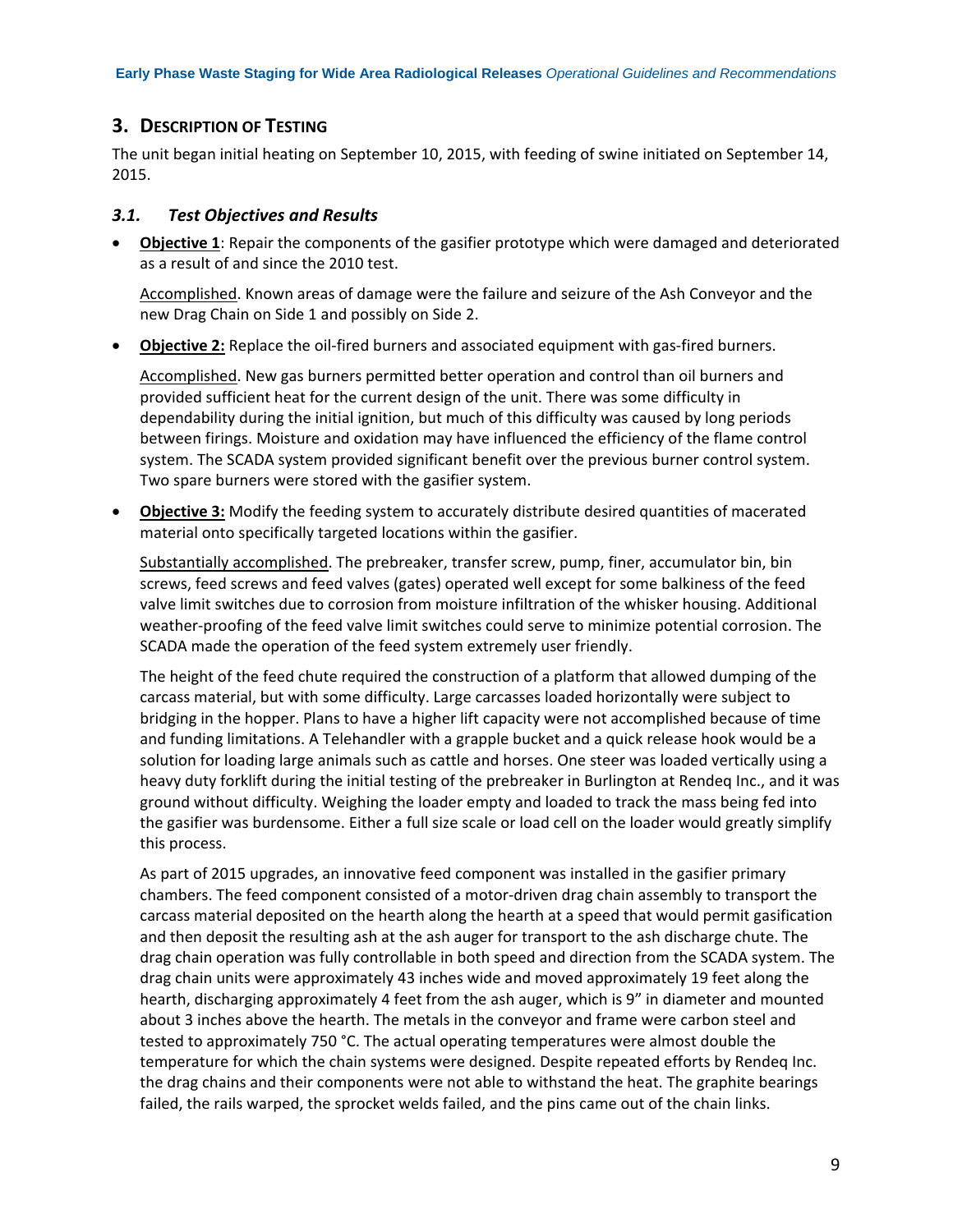The ash auger that had malfunctioned in the previous tests warped from the heat, the bearings failed, and the flight seized in the refractory openings between primary chambers.

Special high temperature materials such as cast iron or Inconel are needed for the feed and ash discharge systems. The systems themselves need to be redesigned and better coordinated, possibly using screw augers and carbon or ceramic sleeves. Additionally, the initial feed location of the carcass material should be moved to a point beyond the end of the hearth to allow for maximum residence time of the material on the hearth.

**Objective 4:** Modify the macerator system to handle larger animals (e.g., bovine carcasses).

Accomplished, but not demonstrated. The capability to handle larger carcasses was implemented with the PB‐24 prebreaker, transfer screw, screw pump, finer, and accumulator as discussed previously, but the capability was not demonstrated during the 2015 test because a high lift loader was not rented for the activity and no bovine or equine carcasses were obtained due to time, contract, and funding constraints. The unit performed effectively using swine carcasses.

**Objective 5:** Develop training materials for operational personnel.

Accomplished, but not evaluated. Documentation related to operation of the gasifier system was prepared, but third party training and evaluation did not occur due to time, contract, and funding constraints. Actual operating personnel for the activities related to the gasifier system were intimately involved in the design, construction, and debugging of the system, so the documentation is believed to be complete and accurate, although not confirmed.

 **Objective 6:** Evaluate and modify controls for the macerator and gasifier to assure that the system can be operated properly and safely in all weather conditions.

Accomplished. The SCADA internet‐based electronic monitoring and control system provided outstanding capability to control, monitor, evaluate, and analyze the performance of the gasifier system, including remote control. Some period of operational familiarization is necessary for operation. A qualified SCADA programmer is required to debug, modify, or update the SCADA system.

- **Objective 7:** Conduct sufficient test runs to properly adjust the system, manage limitations, train sufficient personnel to safely and reliably operate it in the field, and to assure performance at the highest throughput possible.
- Attempted but not accomplished. The test and evaluation period was compressed and restricted due to contract, funding, and schedule constraints. The tests did confirm that the Gasifier System was operational, but the capabilities were limited by its current configuration. The tests revealed the inadequacy of carbon steel and low grade stainless steel to withstand the high operating temperatures required for prion destruction. In addition, the tests revealed that the transport system components required closer design tolerances to operate effectively. Another result was that the primary chamber temperature dropped by over 200 °C when carcass material was fed on the >450 °C hearth, while the secondary chamber remained at >850 °C. When the primary chamber temperature returned to about 325 °C+/-2C, the carcass material on the hearth flashed and the primary chamber temperature climbed steeply to over 1083 °C, exceeding the maximum set points for the primary chambers, causing both burners to shut down. This shutdown had no influence on the fire in the primary chamber, where the temperature remained above 1000 °C until the mass was consumed. Closing the vent ports had limited influence on quenching this uncontrolled heating. This uncontrolled heating resulted in the thermal damage to the ash auger and drag chains and bearings.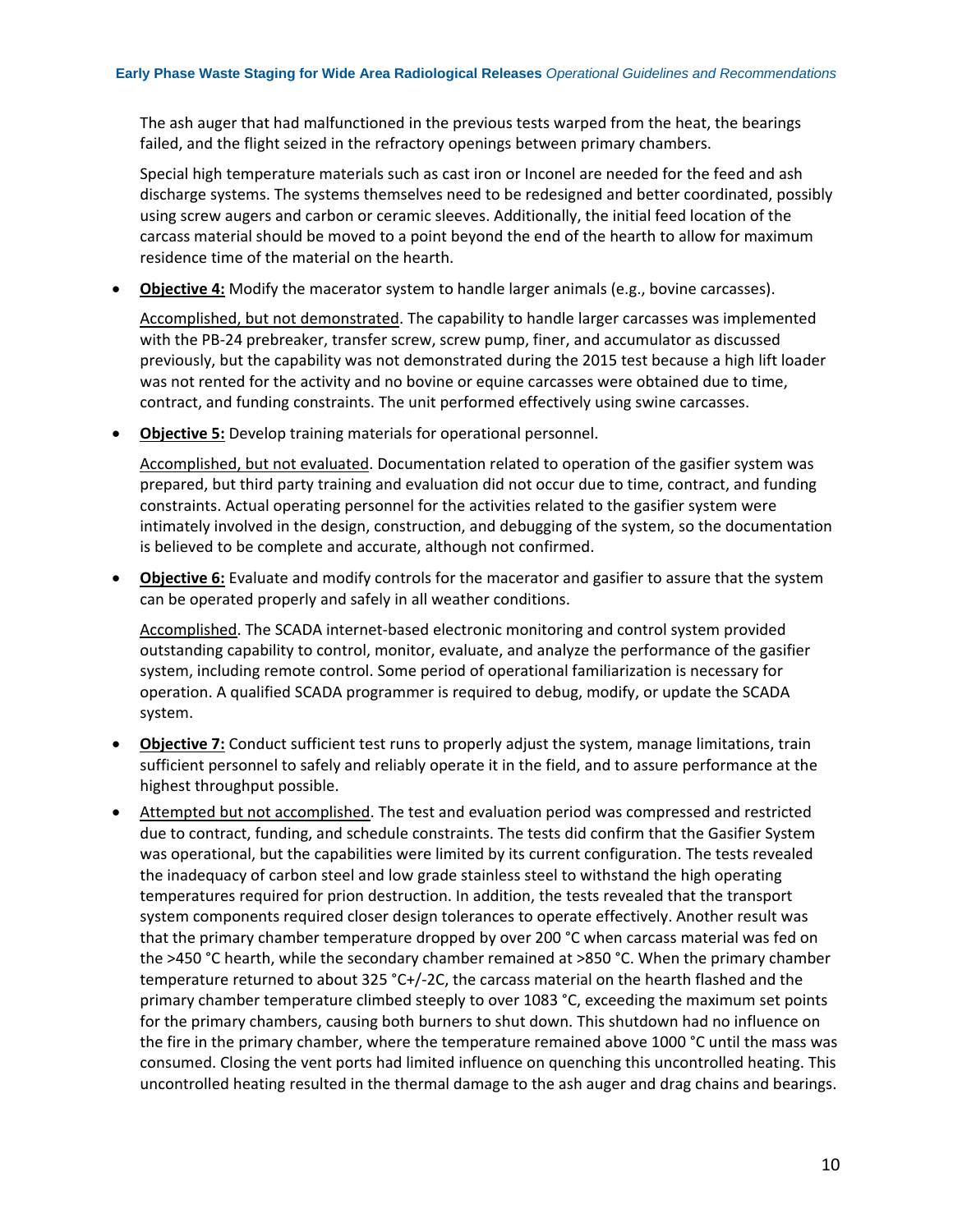These problems may be able to be resolved by having higher temperature materials for the hearth transport system.

**Objective 8:** Carry out a three‐day Proof of Concept test at the highest throughput safely possible.

Not Accomplished. The gasifier system components within the primary chamber failed due to the high operating temperatures encountered once the carcass feed was initiated. See Objective 3 above

**Objective 9:** Clean and prepare the system for relocation.

Accomplished. The unit was cleaned with crushed ice, disassembled, manually cleared, and pressure washed. All components were documented, packaged and transported by truck to a storage location at the EPA facility in Research Triangle Park, NC.

 **Objective 10:** Evaluate and document the system, its operation, its performance, its maintenance, and any modifications or improvements

Accomplished. This report completes this objective.

### *3.2. General Observations*

General

The upgrades since 2010 provided significant improvement in the understanding, design, fabrication, operation, disassembly, capabilities, and challenges of mobile gasification technology. Things as simple as repairs by individuals who do not understand the operation of the system, influence of government shutdown and contract changes, and uncontrolled temperature spikes significantly influenced the system performance.

● Foundation and Containment-

The upgrades required that a substantial concrete foundation was needed to support the feed system weight and to anchor the structural steel necessary to construct the feed system. Part of this need was caused due to budgetary constraints placing the proof‐of‐concept tests at a higher priority than having all components be transportable. For an operational unit, some sort of structure that would be operable in the universe of potential emergency sites would be needed. In addition, environmental containment was needed for the carcass materials and related runoff. Based on these needs, a 100 foot long x 30 foot wide x 7 inch thick concrete pad with a 30' x 30' containment area adjoining the end of one side was constructed to meet all the equipment mounting and carcass containment needs. Gravel was distributed along one end and both sides of the pad to provide access and support loaded vehicles in all weather. These site preparations proved to be extremely beneficial during all phases of the construction and testing, especially during severe weather periods.

Generator

The 250 kW, 230/460 V, three-phase diesel generator is capable of powering the continuous operation of the upgraded gasifier system as long as loads were added so that the starting current loads drop back to baseline. The generator must be run periodically and maintained in accordance with manufacturer's recommendations to prevent major repair costs.

Material and System Compatibility

Improved component materials are needed for better thermal resistance, strength, machinability, dependability, cost and availability so that the carcass material can be moved through the gasifier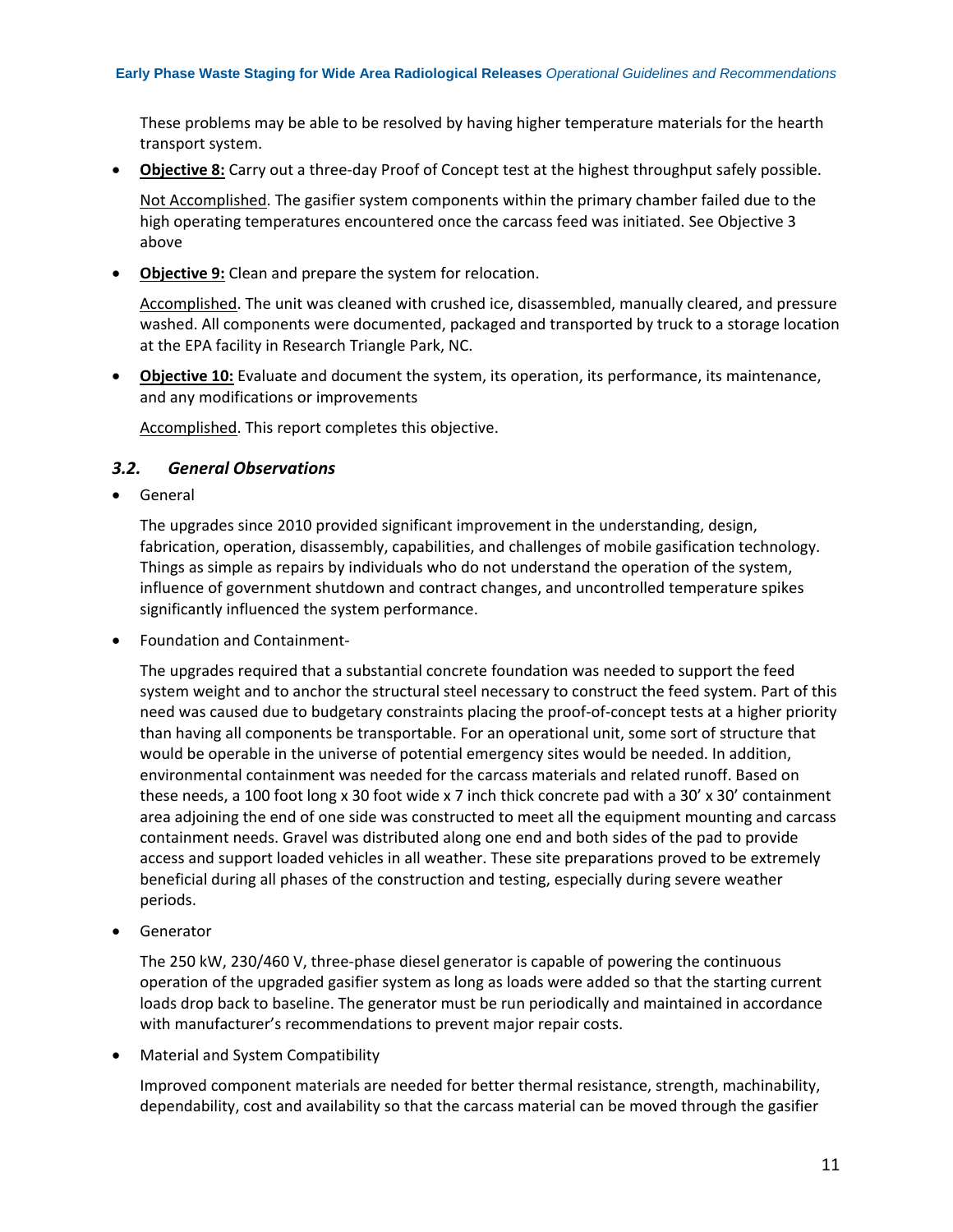chamber at a rate that accomplishes the desired thermal destruction, whether that is 100 °C for Avian Influenza-contaminated birds or 1000 °C for prion-contaminated cattle or deer.

• Transportability

The gasifier was originally intended to arrive at an affected premises within 24 hours of request and be ready to process materials 24 hours after that. The current system requires at least 120 hours to set up if an adequate concrete pad and traffic pattern is available. To meet the 24‐hour objective, all major gasifier components would require dedicated trailers with jacks to be connected, erected, and operated in a manner similar to a mobile asphalt plant which can be erected in 24 hours or less.

# **4. RECOMMENDATIONS**

The transportable gasifier prototype has been significantly improved since its inception a decade ago, but it requires additional improvements in order to be fully functional. The US has a continuing need for such a system, as evidenced by the 2015 HPAI outbreak, which was the largest animal disease outbreak in US history. It is recommended that the following actions be taken in order to leverage the investments to‐date, and provide the needed capability to agricultural health emergency responders.

**Recommendation 1:** Partner with institutions, technology developers, emergency responders, and industry to improve this prototype to full functionality for production of units which can be maintained for deployment when needed.

**Recommendation 2:** Repair and reassemble the current gasifier system hardware for response to disease outbreaks such as Avian Influenza, Swine Flu, Exotic New Castle Disease, and similar diseases which can be destroyed with temperatures of 100 °C(7).

**Recommendation 3:** Make system improvements to reach higher temperatures for prion‐infected carcasses, such as:

- A single hearth (10 feet wide by 3 feet high) with numerous channels (~13) for high temperature 9" screw augers feeding ground material (3/4" diameter) from a feed location outside the hearth, the full length of a longer hearth (at least 30 feet) to a ash discharge auger in a lower trench to a discharge chute.
- Select materials compatible with the high temperatures and materials being processed. Design temperatures for all internal components should be able to operate continuously at 800 °C.
- Permit mounting of screw auger bearing or graphite sleeves outside of the high temperature chamber.
- Control the air draft into the chamber into which the carcass materials is transported to minimize the turbulence and open flame production.
- Relocate the carcass feed to a point outside the end of the hearth to permit maximum residency time on the hearth.
- Install V-shaped lanes along the surface of the hearth, spaced to allow the installation and operation of high temperature 9‐inch or 10‐inch screw augers to move the carcass the length of the hearth.
- Install a similar V-shaped structure at the rear of the hearth to facilitate the operation of a high temperature 9‐inch ash auger transporting the material to the ash discharge chute.
- Select either extremely high temperature bearings or graphite sleeves to permit unrestricted operation of the auger shafts, which will be controlled by the SCADA system. Ensure transportation, erection, assembly, operation and maintenance of the system components have maximum simplicity, flexibility, and efficiency.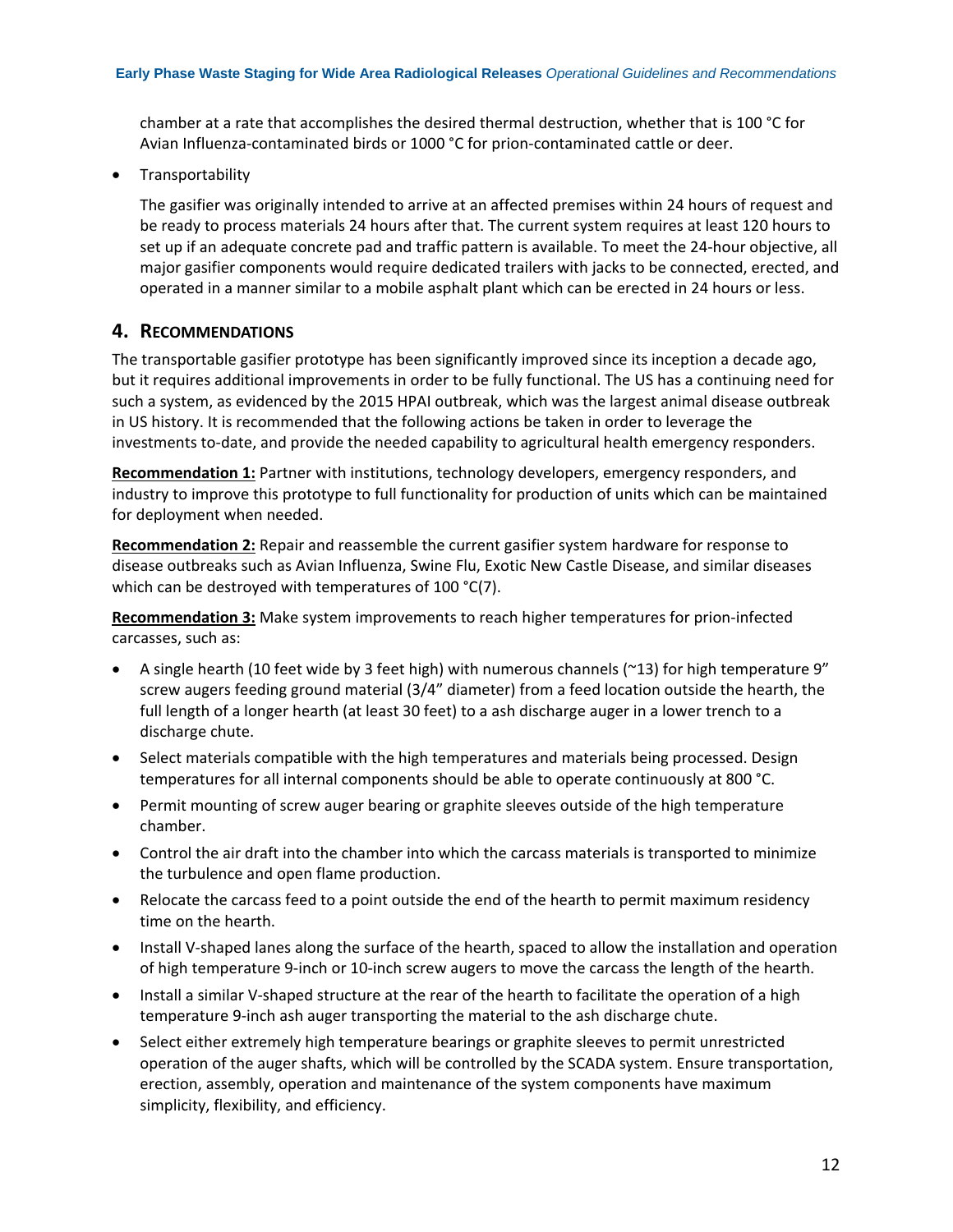**Recommendation 4:** Erect the gasifier under a suitable shelter with due consideration for process flow, vehicular access, operation, serviceability, and safety to minimize moisture problems for controls, motors, burners and refractory.

**Recommendation 5:** Ensure adequate trained personnel are available to assure safe and reliable system operation, even for the current system design.

**Recommendation 6:** Maintain, service, operate, and inspect gasifier and its components regularly so the prototype will be functional if additional improvements are initiated. This includes:

- Running the diesel generator at least monthly and treat the fuel to avoid separation, condensation, and gumming.
- Putting a load on the generator at least once a year to assure no loss of field. Rotate the motors to reduce the likelihood of corrosion. If they are stored outside they should be appropriately covered with plastic or other protective material. Secure all switch covers and seal the holes in the back of panels. Cover connector receptacles to prevent insect nesting. Protect cables and hoses from sun exposure and vermin such as mice and squirrels.
- Treat cabinets and storage containers with suitable vermin traps or poison. Keep the control computer up to date as far as operating system, security, and software updates and charge the battery regularly. Protect hardware components and structural steel from rust and corrosion as well as scrap hunters. Properly store project documentation and media to prevent degradation from moisture or vermin damage.

**Recommendation 7:** If there is benefit from future use of the current gasifier system or its components then the sooner action is taken the more benefit may be gained. Long term storage of the unit has in the past resulted in loss of components, moisture absorption, corrosion, component failure, contamination, and expensive repairs. Changes in technology will render many parts of the system out of date or impractical.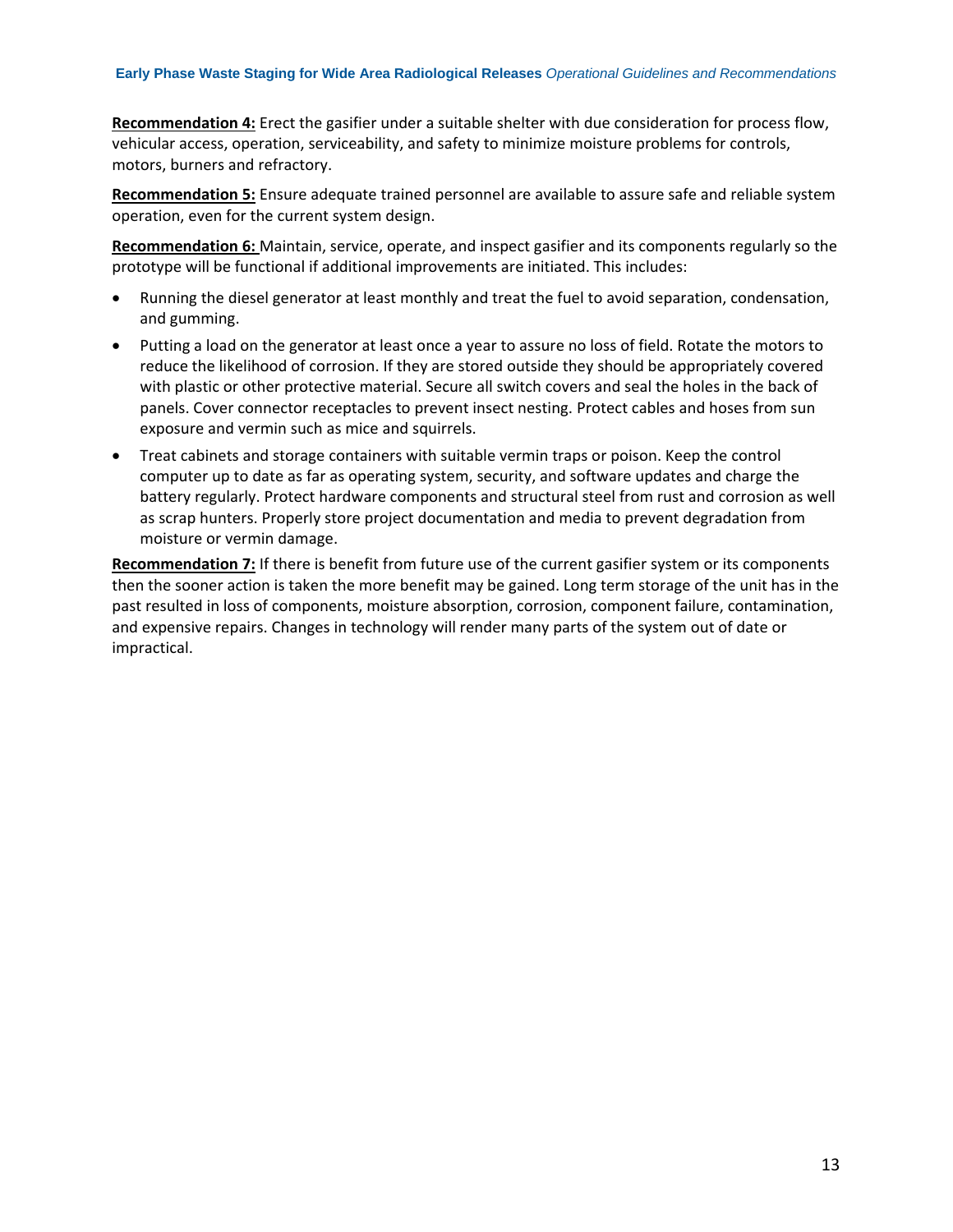# **5. CONCLUSIONS**

A prototype transportable gasifier, intended to thermally process contaminated animal carcasses, was constructed and tested, with some design requirements met and others not met.

A series of design modifications were completed, and testing was performed to address the effectiveness of the modified prototype so that this technology can be included in the toolbox of available technologies for mass disposal of animal mortalities.

These design modifications culminated in a series of tests to assess maximum throughput capacity, which was less than the target. Although a 72-hour long term operational test was also planned, it was not conducted due to inadequate characteristics of metals used in some gasifier components.

The throughput test was partially successful. Some design features worked as planned; others were somewhat less successful. A summary of the more successful and less successful aspects of the tests follows:

- LP gas‐fired burners were easy to light and reliably adjusted their firing rate as temperatures in the primary and secondary chambers changed;
- The modified feed system using the pre-breaker, finer, and accumulation tank worked much better than the previously installed macerator system; it allowed consistent feed to be fired into the primary chamber;
- The modified control system enables automatic control of the gasifier without requiring any manual actuation of control valves; this will provide a significant improvement in all‐weather operation; and
- The internal material transport system to move the burning material and ash across the hearth and to remove the ash from the inside of the gasifier failed due to inadequate materials of construction. The design itself appears to be functional for the purposes it was designed, but due to transient temperature fluctuations inside the gasifier, and non‐uniform temperature distribution within the primary chambers, the temperatures that the components were exposed to were much higher than the design limits of the components. It is recommended that a high temperature alloy such as Hastelloy be used for these components.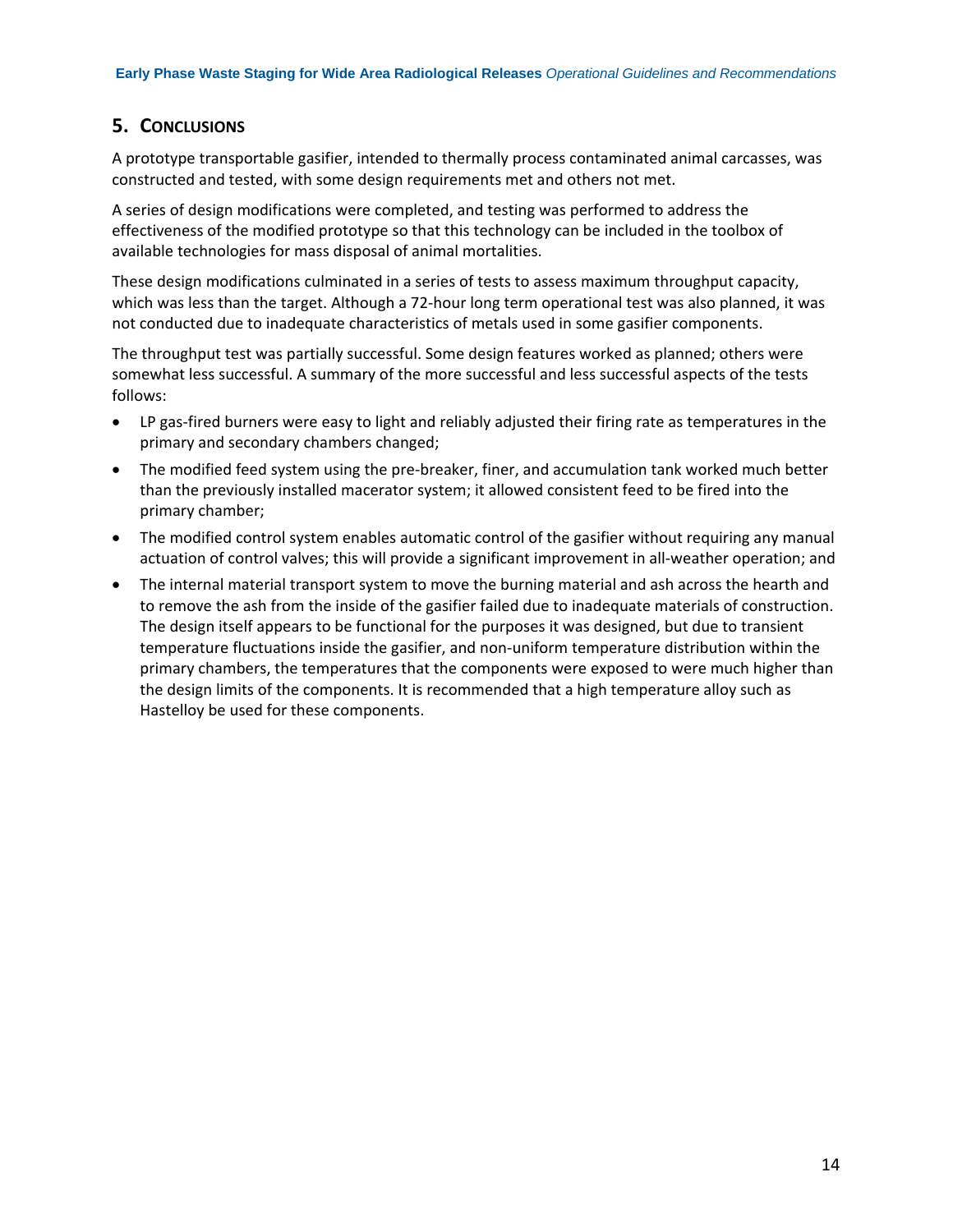# **6. REFERENCES**

1. BGP Inc. Engineering Report: Initial Shakedown And Testing Of Mobile Gasifier Prototype; DoD Contract Number: W91CRB‐06‐C‐0007. 2008.

2. Lemieux P. Emissions Test Report: Source Sampling for Transportable Gasifier for Animal Carcasses and Contaminated Plant Material. RTP, NC: 2008 August. Report No.: EPA/600/R‐08/127.

3. Lemieux P, Brookes D, Howard J, McKinney J. Transportable Gasifier for Animal Carcasses: Emission Test Results. Proceedings of the International Symposium on Management of Animal Carcasses, Tissue and Related Byproducts; July 21‐23; Davis, CA2009.

4. Lemieux P. Gasification of Catastrophic Losses. Proceedings of the 2010 National Poultry Waste Management Symposium; October 26‐28; Greensboro, NC2010.

5. Lemieux P, Serre S, Hall B, Sharpe B, Howard J. Transportable Gasifier for On‐Farm Disposal of Animal Mortalities: Status Update. 4th International Animal By‐Products Symposium; May 21‐24; Dearborn, MI2012.

6. Lemieux P, Serre S, Hall B, Sharpe B, Howard J. Transportable Gasifier for On‐Farm Disposal of Animal Mortalities: Status Update. 5th International Symposium on Managing Animal Mortality, Products, By Products and Associated Health Risk; September 28‐October 1; Lancaster, PA2015.

7. Kansas State University. Carcass Disposal: A Comprehensive Review 2004 [cited 2013 May 29]. Available from: http://hdl.handle.net/2097/662.